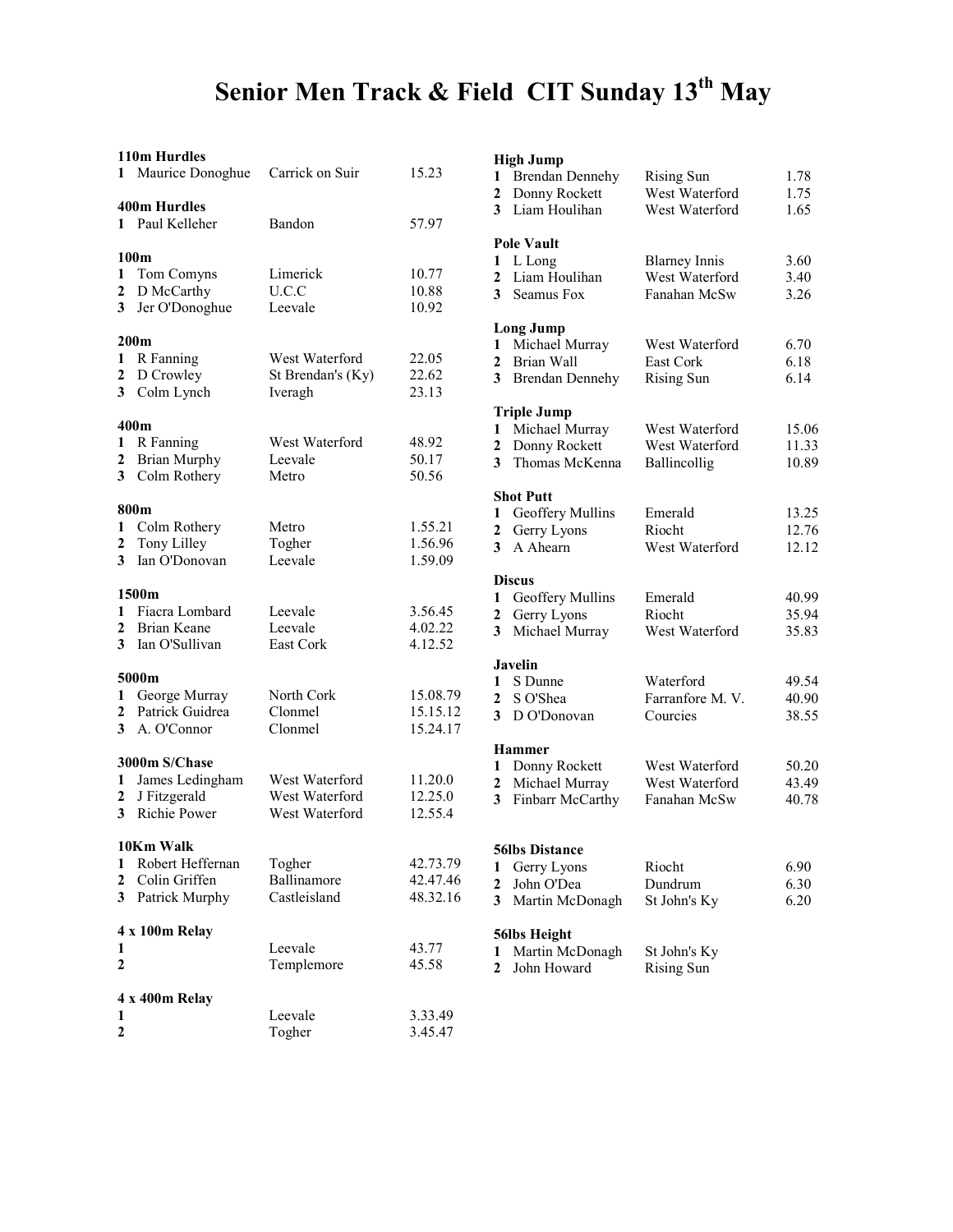# Senior Women Track & Field CIT Sunday 13<sup>th</sup> May

|                         | 100m Hurdles       |                 |          |
|-------------------------|--------------------|-----------------|----------|
| 1                       | Sharon Kelly       | Leevale         | 14.93    |
| 2                       | Dawn Kelly         | Belgooly        | 18.55    |
| 3                       | Orla Doyle (2'.6") | Carrick on Suir | 14.80    |
|                         | 400m Hurdles       |                 |          |
| 1                       | Orna Donoghue      | Carrick on Suir | 1.06.88  |
| 2                       | Sinead Falvey      | Leevale         | 1.07.37  |
| 3                       | Nicole O'Regan     | Togher          | 1.09.03  |
|                         | 100 <sub>m</sub>   |                 |          |
| 1                       | Shauna O'Brien     | Carrick on Suir | 12.33    |
| 2                       | Ailis McSweeney    | Leevale         | 12.39    |
| 3                       | Sharon Kelly       | Leevale         | 12.39    |
|                         | 200 <sub>m</sub>   |                 |          |
| 1                       | Antoinette Furlong | D.M.P.          | 25.16    |
| 2                       | Mandy Crowe        | Bansha          | 25.18    |
| 3                       | Shauna O'Brien     | Carrick on Suir | 25.29    |
|                         | 400m               |                 |          |
| 1                       | Roisin Quinn       | Waterford       | 58.89    |
| $\overline{\mathbf{c}}$ | Angela Hogan       | Borrisokane     | 1.01.77  |
| 3                       | Susan O'Reilly     | Leevale         | 1.02.67  |
|                         | 800m               |                 |          |
| 1                       | Roisin Quinn       | Waterford       | 2.17.66  |
| $\overline{\mathbf{c}}$ | Carmel Crowley     | Bandon          | 2.23.14  |
| 3                       | E Egan             | Slaney H        | 2.24.92  |
|                         |                    |                 |          |
|                         | 1500m              |                 |          |
| 1                       | Brid Ni Connell    | U.C.C           | 4.46.98  |
| $\overline{2}$          | Joan Hough         | St Finbarr's    | 5.10.07  |
| 3                       | Linda O'Sullivan   | Iveragh         | 5.35.80  |
|                         | 5000m              |                 |          |
| 1                       | Louise Cavanagh    | U.C.C           | 16.58.74 |
| 2                       | Carmel Crowley     | Bandon          | 17.43.09 |
| 3                       | Collette O'Riordan | West Muskerry   | 18.07.00 |
|                         | 5Km Walk           |                 |          |
| 1                       | Gillian O'Sullivan | Farranfore M.V. |          |
|                         | 21.29.03CBP        |                 |          |
| 2                       | Kelly O'Keeffe     | Togher          | 28.00.25 |
| 3                       | Caitriona Mc Mahon | St Mary's (Lk)  | 30.04.30 |

#### 4 x 100m Relay

| 1<br>$\mathbf{2}$                   |                                                                                 | Leevale<br>Borrisokane                   | 51.14<br>53.97          |
|-------------------------------------|---------------------------------------------------------------------------------|------------------------------------------|-------------------------|
| 1                                   | 4 x 400m Relay                                                                  | Leevale                                  | 4.35.95                 |
|                                     | <b>High Jump</b><br>1 Amanda O'Farrell                                          | <b>Borrisokane</b>                       | 1.40                    |
| $\mathbf{1}$<br>$\mathbf{2}$<br>3   | <b>Pole Vault</b><br>M. O'Halloran<br>Jean Tierney<br>N. Fennell                | U.C.D.<br>Borrisokane<br>West Waterford  | 2.90<br>2.40<br>2.40    |
| $\mathbf{1}$<br>$\mathbf{2}$        | <b>Long Jump</b><br>Antoinette Furlong<br>Orna Donoghue                         | D.M.P.<br>Carrick on Suir                | 5.53<br>5.04            |
| $\mathbf{1}$<br>$\mathbf{2}$        | <b>Triple Jump</b><br>Caitriona Hanifin<br>C Lane                               | St John's Ky<br>Leevale                  | 11.52<br>10.42          |
| 1<br>$\mathbf{2}$<br>3 <sup>1</sup> | <b>Shot Putt</b><br>Fionnula Lombard<br>Deirdre Murphy<br><b>Gillian Austin</b> | Leevale<br>Leevale<br><b>Borrisokane</b> | 11.08<br>10.77<br>10.68 |
| $\mathbf{2}$<br>3                   | <b>Discus</b><br>1 Gillian Austin<br>Deirdre Murphy<br>Fionnula Lombard         | Borrisokane<br>Leevale<br>Leevale        | 35.86<br>32.48<br>27.62 |
| $\mathbf{2}$<br>3 <sup>1</sup>      | <b>Javelin</b><br>1 Noreen O'Dwyer<br>Nicolle O'Riordan<br>Ellen Murphy         | Gneeveguilla<br>Togher<br>U.C.C          | 27.29<br>27.00<br>24.05 |
|                                     | <b>Hammer</b>                                                                   |                                          |                         |

Maria Conroy West Waterford 37.00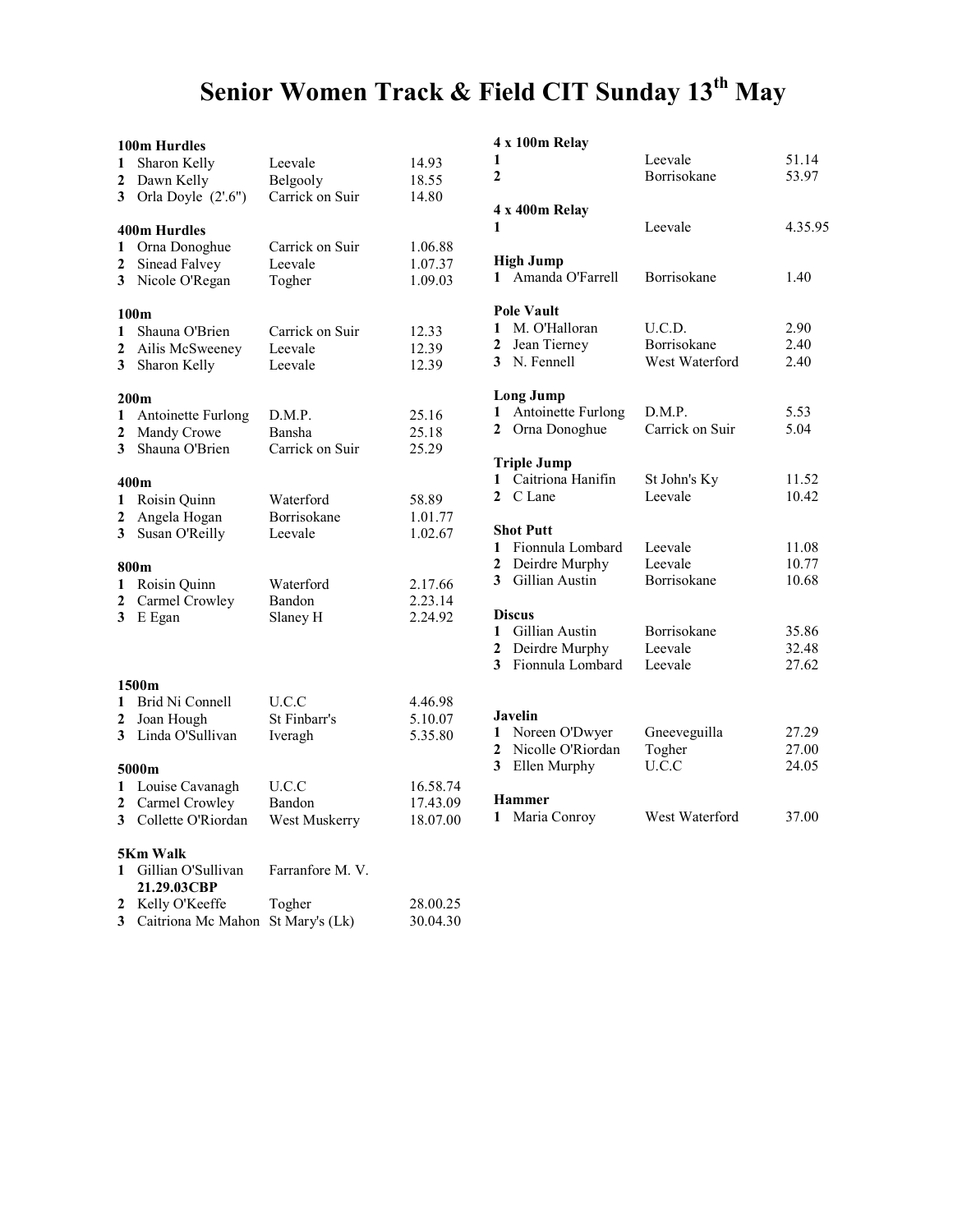## Junior Men Track & Field Castleisland Sunday 7<sup>th</sup> May

| 1                                                                                                               | 110m Hurdles<br>David Joyce                                            | Carrick on Suir                                 | 20.86                         |
|-----------------------------------------------------------------------------------------------------------------|------------------------------------------------------------------------|-------------------------------------------------|-------------------------------|
| 1<br>$\mathbf{2}$                                                                                               | <b>400m Hurdles</b><br>Eamonn O'Donnell<br>Diarmuid Bowe               | Waterford<br>Ballincollig                       | 58.63<br>69.77                |
| 100 <sub>m</sub><br>1<br>Darren O'Donovan<br>$\overline{c}$<br><b>B</b> McCarthy<br>$\mathbf{3}$<br>Dave Hanley |                                                                        | Leevale<br>Leevale<br>U.C.C                     | 11.21<br>11.71<br>11.74       |
| 1<br>2<br>3 <sup>1</sup>                                                                                        | 200m<br>Darren O'Donovan<br><b>B</b> McCarthy<br>Diarmuid Bowe         | Leevale<br>Leevale<br>Ballincollig              | 22.23<br>23.56<br>24.74       |
| 1<br>$\overline{\mathbf{c}}$<br>3                                                                               | 400m<br>James O'Donnell<br><b>Brian Murphy</b><br><b>Barry O'Brien</b> | Waterford<br>Leevale<br>Leevale                 | 50.21<br>50.27<br>54.45       |
| 1<br>$\mathbf{2}$<br>$\mathbf{3}$                                                                               | 800 <sub>m</sub><br>Paul Grant<br>Francis O'Mahony<br>Eoin O'Sullivan  | Waterford<br>Carrick on Suir<br>Carrick on Suir | 1.57.81<br>1.59.24<br>2.01.29 |
| 1<br>$\overline{2}$<br>$\mathbf{3}$                                                                             | 1500m<br>Liam Reale<br>Robert Wade<br>S Conroy                         | Limerick<br>Waterford<br>Leevale                | 3.51.72<br>3.58.59<br>3.58.95 |
| $\mathbf{1}$<br>2<br>$\mathbf{3}$                                                                               | 3000m<br>Niall Duncan<br>Fergus Meade<br>P Browne                      | Togher<br>East Cork<br>Togher                   | 8.56.32<br>9.20.36<br>9.36.95 |
| 1<br>$\mathbf{2}$                                                                                               | 2kn S/Chase<br>William Harty<br>E Murray                               | K.C.K.<br>Kilmurry Ib                           | 6.03.62<br>6.50.51            |
|                                                                                                                 | <b>5Km Walk</b><br>1 J O'Halloran                                      | St Brendan's (Ky)                               | 28.13.58                      |
| 1<br>$\mathbf{2}$                                                                                               | 4 x 100m Relay                                                         | Leevale<br>Clounalour                           | 45.09<br>46.44                |

#### 4 x 400m Relay

| 1<br>$\mathbf{2}$<br>3                                                                                             |                                                                                   | Leevale<br>Carrick on Suir<br>Ballincollig             | 3.41.04<br>3.45.92<br>3.56.31 |
|--------------------------------------------------------------------------------------------------------------------|-----------------------------------------------------------------------------------|--------------------------------------------------------|-------------------------------|
|                                                                                                                    | <b>High Jump</b><br>1 Philip Kearney                                              | Clounalour                                             | 1.75                          |
| <b>Long Jump</b><br>Shane Thornton<br>1<br>$\mathbf{2}$<br>Brian Wall<br>$\overline{\mathbf{3}}$<br>Thomas McKenna |                                                                                   | Grange Fermoy<br>East Cork<br>Ballincollig             | 6.27<br>6.19<br>5.57          |
| 1<br>$\overline{2}$<br>3 <sup>1</sup>                                                                              | <b>Triple Jump</b><br>David Joyce<br>Philip Kearney<br>Thomas McKenna             | Carrick on Suir<br>Clounalour<br>Ballincollig          | 11.40<br>11.27<br>10.95       |
| 1<br>$\mathbf{2}$<br>$\mathbf{3}$                                                                                  | <b>Shot Putt</b><br>Eoin Leen<br>Geoffery Mullins<br>Brian Wall                   | Clounalour<br>Emerald<br>East Cork                     | 14.75<br>13.41<br>11.22       |
| $\mathbf{1}$<br>$\mathbf{2}$<br>3                                                                                  | <b>Discus</b><br>Geoffery Mullins<br>E Cleary<br>Alan Kavanagh                    | Emerald<br>Shannon<br>Templemore                       | 41.69<br>27.28<br>24.97       |
| $\mathbf{2}$                                                                                                       | <b>Javelin</b><br>1 Brian Wall<br>Thomas McKenna                                  | East Cork<br>Ballincollig                              | 34.42<br>30.81                |
|                                                                                                                    | <b>Hammer</b><br>1 Alan Kavanagh                                                  | Templemore                                             | 31.25                         |
| 2<br>3                                                                                                             | <b>28lbs Distance</b><br>1 John O'Neill<br><b>Brendan Breen</b><br>Thomas McKenna | Star of the Laune<br>Star of the Laune<br>Ballincollig | 9.74<br>8.81<br>5.95          |
|                                                                                                                    | 28lbs Height                                                                      |                                                        |                               |

|     | -----------     |                   |
|-----|-----------------|-------------------|
| .58 | 1 John O'Neill  | Star of the Laune |
|     | 2 Brendan Breen | Star of the Laune |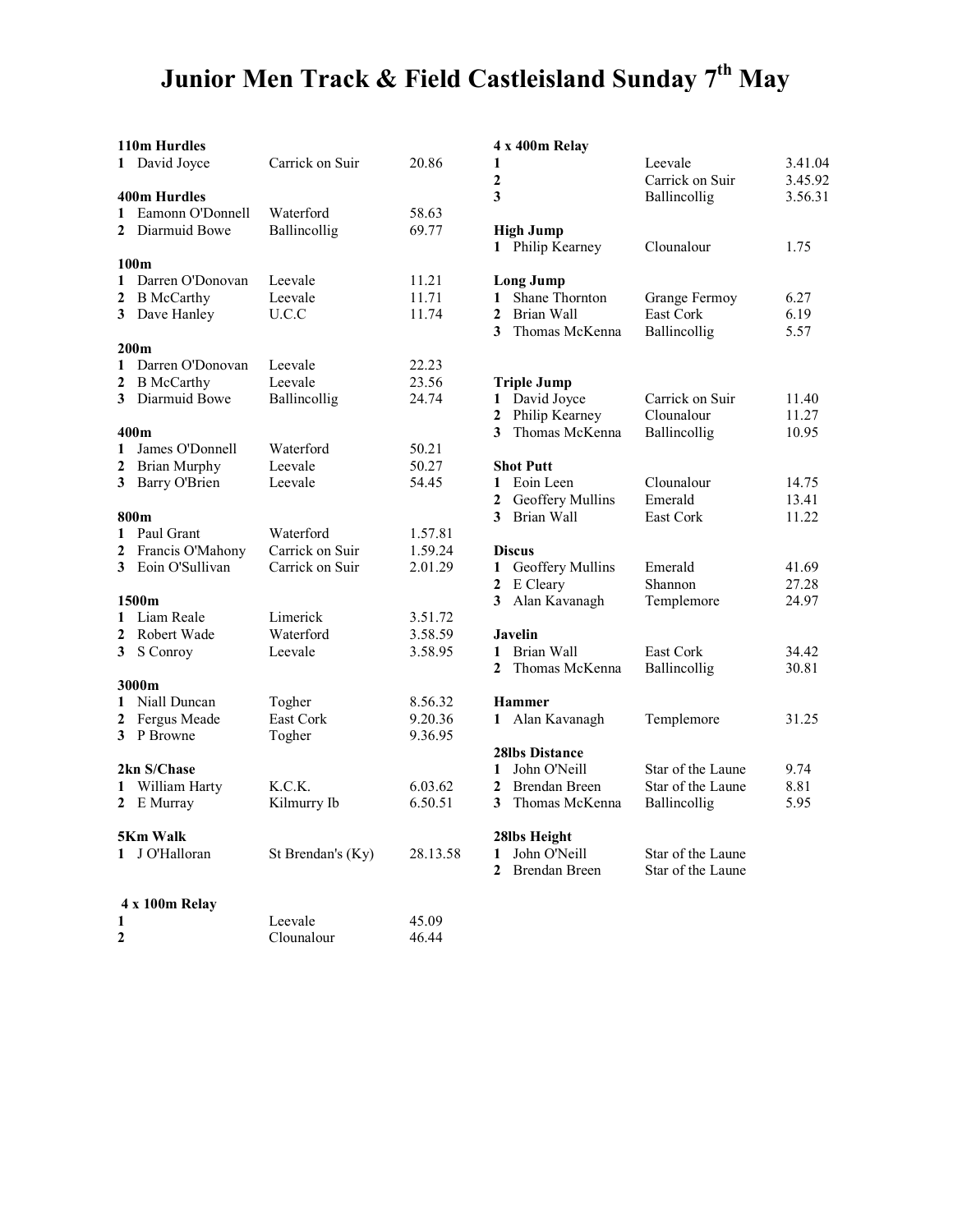# Junior Women Track & Field Castleisland Sunday 7<sup>th</sup> May

| 1                                   | 100m Hurdles<br>Dawn Kelly                                                | Belgooly                                | 18.09                         |
|-------------------------------------|---------------------------------------------------------------------------|-----------------------------------------|-------------------------------|
| 1<br>2                              | <b>400m Hurdles</b><br>Niamh Cremin<br>Dawn Kelly                         | Leevale<br>Belgooly                     | 1.07.56<br>1.12.28            |
| 1<br>$\overline{2}$<br>$\mathbf{3}$ | 100m<br>Ailis McSweeney<br>Shauna O'Brien<br>Jessica Zebo                 | Leevale<br>Carrick on Suir<br>Leevale   | 12.37<br>12.59<br>12.77       |
| 1<br>$\mathbf{3}$                   | 200 <sub>m</sub><br>Shauna O'Brien<br>2 Ailis McSweeney<br>Jessica Zebo   | Carrick on Suir<br>Leevale<br>Leevale   | 25.63<br>25.64<br>26.22       |
| 1<br>$\overline{2}$<br>3            | 400m<br><b>Marian Andrews</b><br>Maire Sheehan<br><b>Aisling Maunsell</b> | Togher<br>Marian<br>Leevale             | 59.49<br>59.66<br>59.98       |
| 1<br>$\overline{2}$<br>3            | 800m<br>M Lynch<br>Teresa Tierney<br><b>B</b> O'Sullivan                  | Ind<br>Marian<br>Gneeveguilla           | 2.40.84<br>2.49.04<br>3.23.78 |
| 1<br>$\mathbf{2}$<br>3              | 1500m<br>Margaret O'Connor<br>Jennifer Goggin<br>Teresa Tierney           | Gneeveguilla<br>West Muskerry<br>Marian | 5.21.23<br>5.25.93<br>5.27.38 |
| 1<br>$\mathbf{2}$                   | 3000m<br>Margaret O'Connor<br><b>B</b> O'Sullivan                         | Gneeveguilla<br>Gneeveguilla            | 12.33.17<br>16.10.18          |
| 1<br>$\mathbf{2}$<br>3              | 4 x 100m Relay                                                            | Leevale<br>K.C.K.<br>Belgooly           | 52.36<br>52.41<br>54.00       |
| 1<br>$\mathbf{2}$                   | 4 x 400m Relay                                                            | Leevale<br>Belgooly                     | 4.17.41<br>4.31.31            |

|   | Long Jump                          |                  |       |  |
|---|------------------------------------|------------------|-------|--|
|   | 1 Teresa Tierney                   | Marian           | 4.37  |  |
|   | Triple Jump                        |                  |       |  |
|   | 1 C Lane                           | Leevale          | 10.62 |  |
|   | Shot Putt                          |                  |       |  |
| 1 | Fionnula Lombard                   | Leevale          | 11.23 |  |
|   | 2 Deirdre Murphy                   | Leevale          | 10.63 |  |
|   | 3 Noreen O'Dwyer                   | Gneeveguilla     | 8.34  |  |
|   | <b>Discus</b>                      |                  |       |  |
| 1 | Deirdre Murphy                     | Leevale          | 35.48 |  |
|   | 2 Fionnula Lombard                 | Leevale          | 29.66 |  |
|   | 3 Noreen O'Dwyer                   | Gneeveguilla     | 22.67 |  |
|   | Javelin                            |                  |       |  |
|   | $1$ $V_{\alpha\alpha\alpha}$ Dunna | Corricle on Cuir | 20 CO |  |

| 1 Karen Dunne    | Carrick on Suir | 30.58 |
|------------------|-----------------|-------|
| 2 Noreen O'Dwyer | Gneeveguilla    | 26.62 |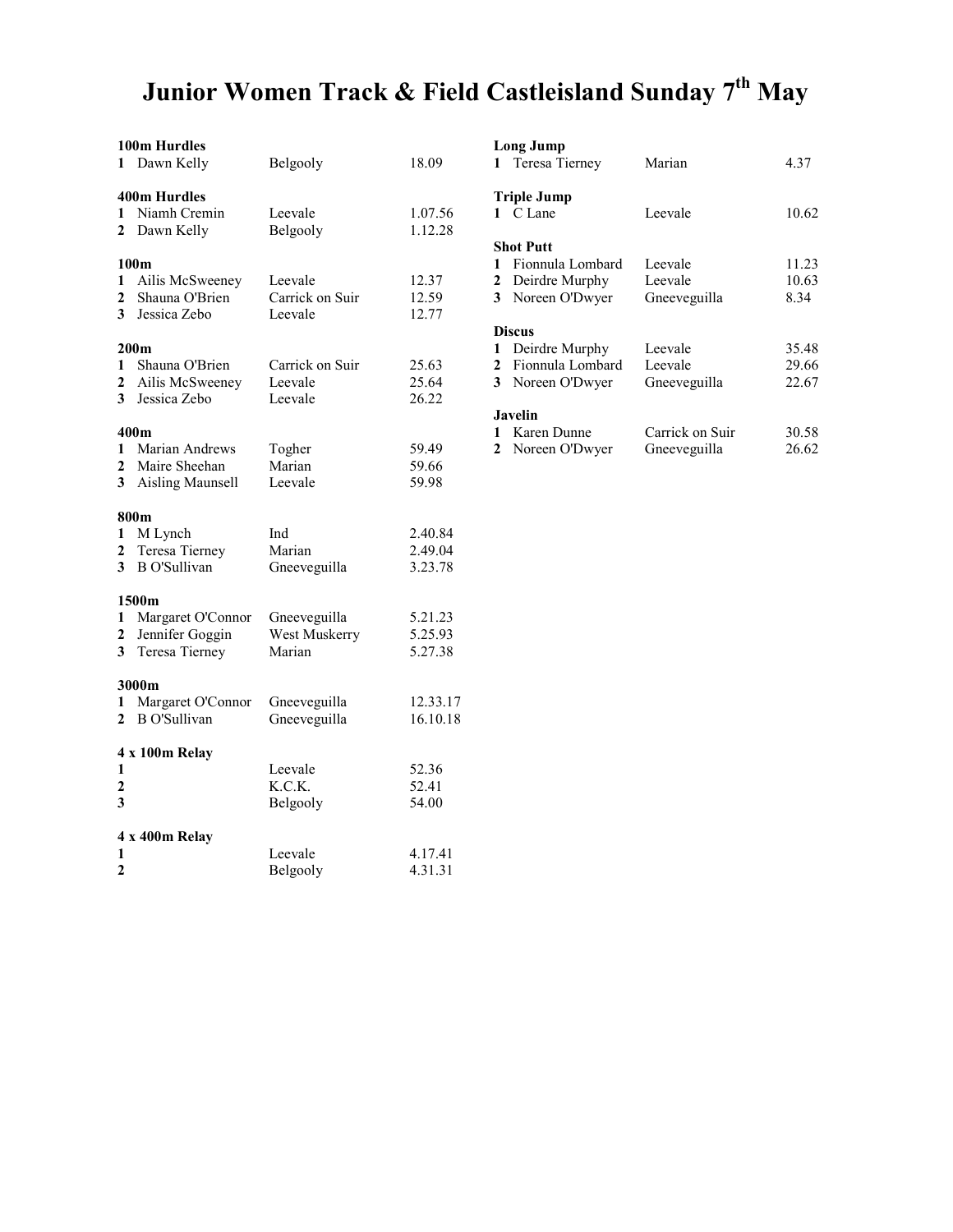## Junior Men "A" Track & Field Castleisland Sunday 7<sup>th</sup> May

|                                                | 110m Hurdles                                                                |                                          |                               |
|------------------------------------------------|-----------------------------------------------------------------------------|------------------------------------------|-------------------------------|
| 1<br>$\mathbf{2}$                              | Shane Cullinane<br>Andrew Laste                                             | Nenagh Oly<br>Carrick on Suir            | 16.14<br>16.59                |
| 1<br>2<br>3                                    | 400m Hurdles<br>Chris Condon<br>Ronan Foulkes<br>Michael Flynn              | Clounalour<br>Ballincollig<br>K.C.K.     | 1.03.99<br>1.04.56<br>1.05.75 |
| 1<br>2<br>3                                    | 100 <sub>m</sub><br>Shane Cullinane<br>J. O'Sullivan<br><b>Tony Barnett</b> | Nenagh Oly<br>Leevale<br>Clounalour      | 11.40<br>11.51<br>11.78       |
| 1<br>$\overline{c}$<br>$\overline{\mathbf{3}}$ | 200 <sub>m</sub><br>Maurice Donoghue<br>J. O'Sullivan<br>Tony Barnett       | Carrick on Suir<br>Leevale<br>Clounalour | 22.95<br>23.19<br>23.88       |
| 1<br>$\overline{2}$<br>$\mathbf{3}$            | 400m<br>Chris Sloan<br>James Breen<br>D Vanderbraan                         | Shannon<br>Belgooly<br>Carrick on Suir   | 53.62<br>54.68<br>58.32       |
| 1<br>2<br>3                                    | 800m<br>D Cummins<br><b>Brian Dunne</b><br>J McCarthy                       | K.C.K.<br>Carrick on Suir<br>East Cork   | 2.02.55<br>2.04.99<br>2.08.37 |
| 1<br>$\mathbf 2$<br>3                          | 1500m<br>T O'Callaghan<br>D Collins<br>Arthur Fitzgerald                    | Togher<br>East Cork<br>Farranfore M.V.   | 4.15.06<br>4.16.65<br>4.21.03 |
| 1<br>$\mathbf{2}$                              | 3000m<br>Arthur Fitzgerald<br>Sean Hehir                                    | Farranfore M.V.<br>Marian                | 9.14.88<br>9.46.73            |
| $\mathbf{1}$                                   | 200m S/Chase<br>Thomas Scanlon                                              | Ennis Track                              | 7.01.88                       |
|                                                | 5Km Walk<br>1 David Carroll                                                 | Ennis Track                              | 32.59.01                      |
| 1<br>2<br>3                                    | 4 x 100m Relay                                                              | Carrick on Suir<br>Belgooly<br>Shannon   | 46.23<br>47.91<br>47.92       |

#### 4 x 400m Relay

| 1<br>$\mathbf{2}$ |                                  | Belgooly<br>East Cork | 3.58.25<br>3.58.77 |
|-------------------|----------------------------------|-----------------------|--------------------|
|                   |                                  |                       |                    |
| 1                 | <b>High Jump</b><br>Conor Sheedy | Togher                | 1.65               |
| $\overline{2}$    | Conor Madden                     | Shannon               | 1.65               |
|                   | 3 Don O'Connor                   | Liscarroll            | 1.60               |
|                   | Long Jump                        |                       |                    |
| $\mathbf{1}$      | Shane Cullinane                  | Nenagh Oly            | 6.57               |
| $\mathbf{2}$      | Tom Shanahan                     | St Mary's (Lk)        | 6.35               |
| 3 <sup>1</sup>    | <b>Tony Barnett</b>              | Clounalour            | 5.35               |
|                   | <b>Triple Jump</b>               |                       |                    |
| $\mathbf{1}$      | Conor Sheedy                     | Togher                | 12.09              |
| $\mathbf{2}$      | Andrew Laste                     | Carrick on Suir       | 11.64              |
|                   | <b>Shot Putt</b>                 |                       |                    |
| $\mathbf{1}$      | Jim Healy                        | Carrick on Suir       | 13.00              |
| $\mathbf{2}$      | John Dilworth                    | <b>Blarney Innis</b>  | 12.07              |
|                   | 3 D Vanderbraan                  | Carrick on Suir       | 11.60              |
|                   | <b>Discus</b>                    |                       |                    |
|                   | 1 Eoin Leen                      | Clounalour            | 44.81              |
| $\mathbf{2}$      | Jim Healy                        | Carrick on Suir       | 44.52              |
| 3 <sup>1</sup>    | Gavin Smith                      | Shannon               | 31.78              |
|                   | <b>Javelin</b>                   |                       |                    |
|                   | 1 Gavin Smith                    | Shannon               | 31.94              |
|                   | 2 Declan Murphy                  | Carraig na Bhfear     | 26.19              |
| 3 <sup>1</sup>    | D Vanderbraan                    | Carrick on Suir       | 25.82              |
|                   | <b>Hammer</b>                    |                       |                    |
| $\mathbf{1}$      | John Dilworth                    | <b>Blarney Innis</b>  | 34.80              |
| $\mathbf{2}$      | Michael Mullane                  | Ballincollig          | 29.46              |
| 3                 | Declan Murphy                    | Carraig na Bhfear     | 25.90              |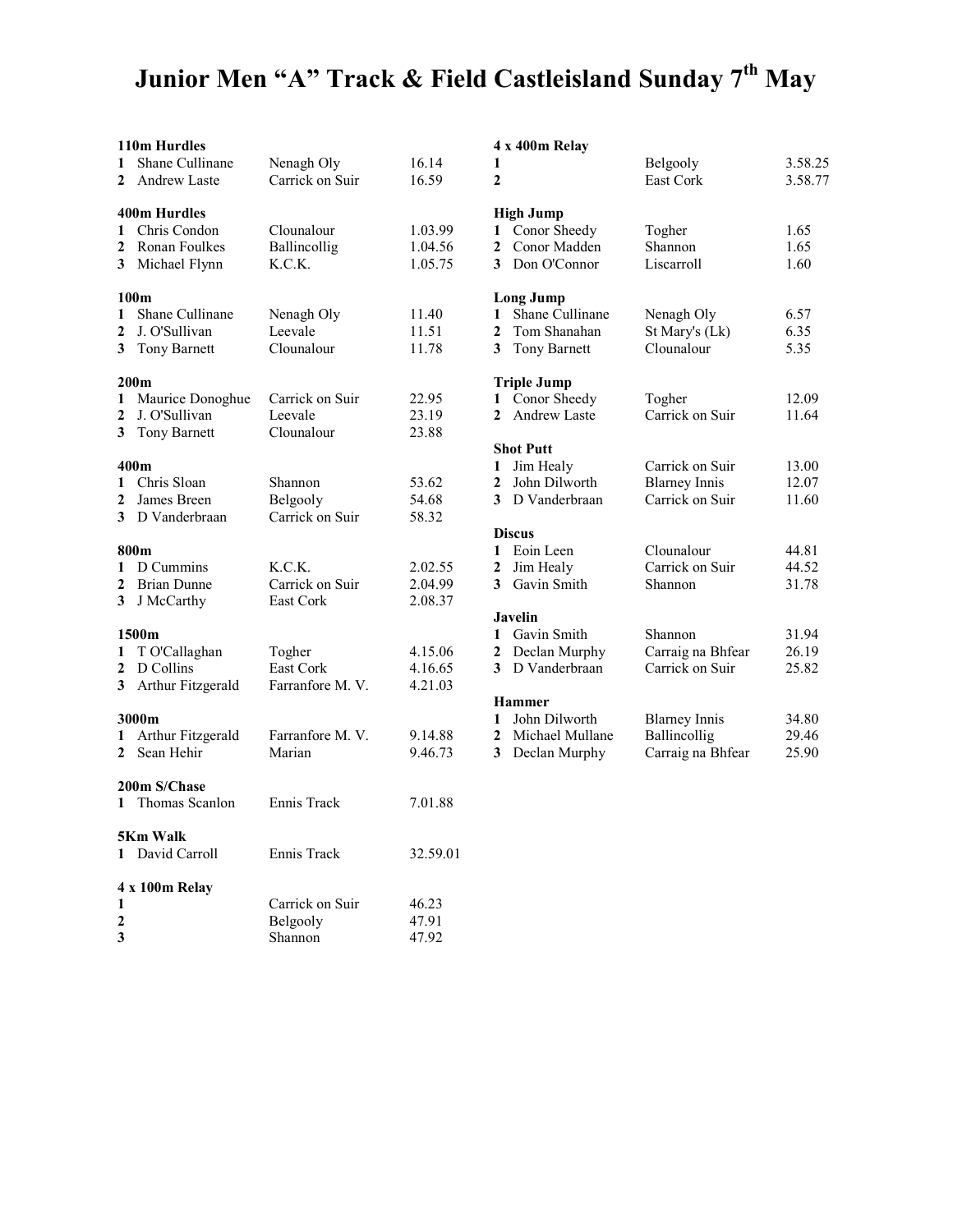# Junior Women "A" Track & Field Castleisland Sunday 7<sup>th</sup>

| 1<br>$\mathbf{2}$                 | 100m Hurdles<br>Orla Doyle<br>Olga Blackmore                                      | Carrick on Suir<br>Carrick on Suir                  | 15.09<br>17.21                   | 4 x 400m Relay<br>Liscarroll<br>1<br>$\mathbf 2$<br>Ballincollig<br>3<br>Farranfore M.V.                                                       | 4.30.59<br>4.41.45<br>4.55.19 |
|-----------------------------------|-----------------------------------------------------------------------------------|-----------------------------------------------------|----------------------------------|------------------------------------------------------------------------------------------------------------------------------------------------|-------------------------------|
| $\mathbf{1}$<br>$\mathbf{2}$      | <b>400m Hurdles</b><br>Kelly O'Keeffe<br>Elaine Murphy<br>3 K Fitzgerald          | Togher<br>Ballincollig<br>Ballincollig              | 1.06.61<br>1.16.29<br>1.20.53    | <b>High Jump</b><br>1 Orla Doyle<br>Carrick on Suir<br>Tanya Murphy<br>Fanahan McSw<br>2<br>Elaine Drumm<br>Clounalour<br>3                    | 1.51<br>1.48<br>1.40          |
| $\mathbf{1}$<br>2                 | 100m<br>Mandy Crowe<br>Karen Considine<br>3 Caroline Walsh                        | Bansha<br>Fanahan McSw<br>K.C.K.                    | 12.57<br>10.09<br>13.16          | <b>Long Jump</b><br>Orla Doyle<br>Carrick on Suir<br>$\mathbf{1}$<br>Tanya Murphy<br>Fanahan McSw<br>2<br>Karen Considine<br>3<br>Fanahan McSw | 5.27<br>5.26<br>5.05          |
| 1<br>$\mathbf{2}$                 | 200 <sub>m</sub><br>Mandy Crowe<br>Caroline Walsh<br>3 Karen Considine            | Bansha<br>K.C.K.<br>Fanahan McSw                    | 25.85<br>26.74<br>26.77          | <b>Triple Jump</b><br>1 Caroline Walsh<br>K.C.K.<br>Tanya Murphy<br>Fanahan McSw<br>2<br>Olga Blackmore<br>Carrick on Suir<br>3                | 10.40<br>9.95<br>9.06         |
| $\mathbf{1}$<br>$\mathbf{2}$<br>3 | 400m<br>A O'Driscoll Collins<br><b>B</b> Brosnan<br>Mairead Lane                  | Shannon<br>Farranfore M.V.<br>Riocht                | 1.04.68<br>1.06.54<br>1.09.40    | <b>Shot Putt</b><br>1 Grace Crowley<br>Farranfore M.V.<br>Sinead Murphy<br>Carrick on Suir<br>2<br>Lorraine O'Connor<br>Riocht<br>3            | 8.60<br>8.47<br>6.51          |
| 2                                 | 800m<br>1 E Morrissey<br>K Crowley<br>3 Maura Heffernan                           | K.C.K.<br>Ballincollig<br>Liscarroll                | 2.31.00<br>2.32.67<br>2.33.61    | <b>Discus</b><br>Rachel Akers<br>East Clare<br>1<br>Sinead Murphy<br>Carrick on Suir<br>2<br>Grace Crowley<br>Farranfore M.V.<br>3             | 36.47<br>31.14<br>22.59       |
| 1<br>$\mathbf{2}$                 | 1500m<br>Ellen Fitzgerald<br>Aoife Cooke<br>3 Lisa O'Sullivan                     | Farranfore M.V.<br>Ballincollig<br>Ballincollig     | 5.13.88<br>5.23.31<br>5.53.33    | Javelin<br>1 Grace Crowley<br>Farranfore M.V.<br>2 C Whelan<br>Clounalour                                                                      | 22.40<br>16.00                |
| $\mathbf{2}$                      | 3000m<br>1 Ellen Fitzgerald<br>C Long<br>3 Helena O'Shea                          | Farranfore M.V.<br>West Muskerry<br>Farranfore M.V. | 12.3.56<br>12.33.56<br>16.10.31  | <b>Hammer</b><br>1 Rachel Akers<br>East Clare<br>Farranfore M.V.<br>$\mathbf{2}$<br>Grace Crowley<br>J O'Connor<br>$\mathbf{3}$<br>Riocht      | 50.58<br>24.12<br>17.87       |
| $\mathbf{2}$                      | 3km Walk<br>1 Caitriona Mc Mahon St Mary's (Lk)<br>G McInerney<br>3 Helena O'Shea | Shannon<br>Farranfore M.V.                          | 17.24.32<br>17.44.44<br>20.33.71 |                                                                                                                                                |                               |
| 1<br>2<br>3                       | 4 x 100m Relay                                                                    | K.C.K.<br>Shannon<br>Ballincollig                   | 52.09<br>54.59<br>54.92          |                                                                                                                                                |                               |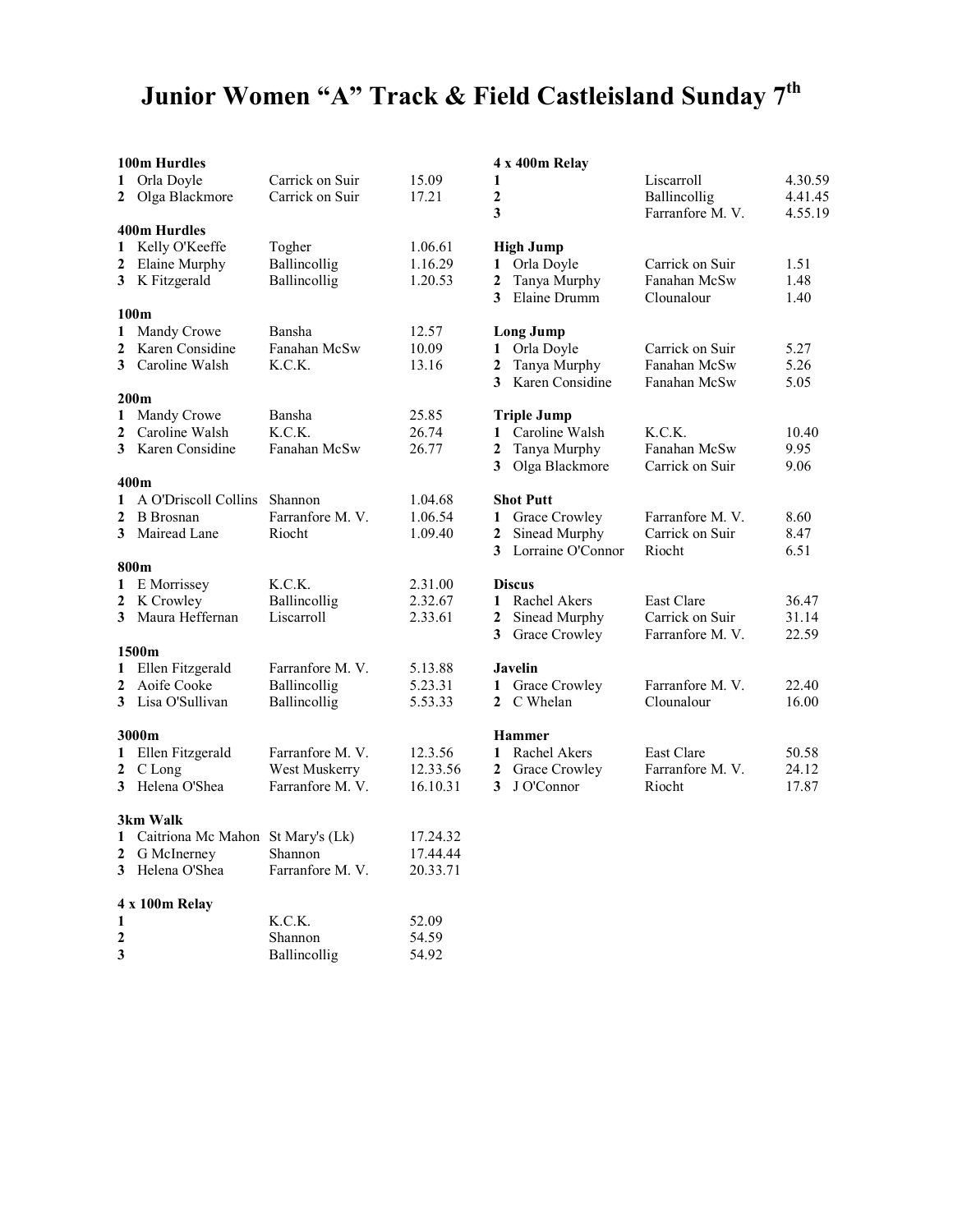# Under 23 Track & Field Castleisland Sunday 7<sup>th</sup> May

|                  | <b>Men 400m Hurdles</b> |                   |         |
|------------------|-------------------------|-------------------|---------|
| 1                | James McCarthy          | Glenbower         | 59.85   |
| 2                | Diarmuid O'Meara        | U.C.C             | 1.01.44 |
| 3                | J Cremin                | St John's Ky      | 1.03.46 |
|                  |                         |                   |         |
|                  | Men 100m                |                   |         |
| 1                | Jer O'Donoghue          | Leevale           | 10.97   |
| 2                | J Coughlan              | Crusaders         | 11.23   |
| 3                | D Crowley               | St Brendan's (Ky) | 11.30   |
|                  | Men 200m                |                   |         |
| 1                | Jer O'Donoghue          | Leevale           | 22.12   |
| 2                | D Crowley               | St Brendan's (Ky) | 22.67   |
| 3                | Sean Manning            | Leevale           | 22.79   |
|                  |                         |                   |         |
|                  | Men 400m                |                   |         |
| 1                | Colm Lynch              | Iveragh           | 51.44   |
|                  |                         |                   |         |
|                  | Men 800m                |                   |         |
| 1                | Tony Lilley             | Togher            | 1.59.75 |
| $\mathbf{2}$     | Martin Bradshaw         | Bilboa            | 2.04.58 |
|                  |                         |                   |         |
|                  | <b>Men 1500m</b>        |                   |         |
| 1                | Shane Power             | Waterford         | 3.58.65 |
| $\mathbf{2}$     | Eoin O'Sullivan         | Donoughmore       | 4.19.04 |
| $\mathbf{3}$     | A Kearney               | Togher            | 4.27.78 |
|                  |                         |                   |         |
|                  | <b>Men 3000m</b>        |                   |         |
| 1                | <b>Brian Keane</b>      | Leevale           | 8.46.62 |
| $\mathbf{2}$     | Ruari O'Donnell         | Limerick          | 9.09.15 |
|                  |                         |                   |         |
|                  |                         |                   |         |
|                  | Men 2000m S/Chase       |                   |         |
| 1                | S Hayes                 | Ennis Track       | 6.47.73 |
|                  | 4 x 400m Relay          |                   |         |
| 1                |                         | Ennis Track       | 3.46.43 |
|                  |                         |                   |         |
|                  | <b>Men High Jump</b>    |                   |         |
| 1                | Michael Murray          | West Waterford    | 1.75    |
| $\mathbf{2}$     | Diarmuid O'Meara        | U.C.C             | 1.75    |
| 3 <sup>1</sup>   | Donny Rockett           | West Waterford    | 1.70    |
|                  |                         |                   |         |
|                  | Men Long Jump           |                   |         |
| 1                | Sean Lonergan           | K.C.H             | 7.39    |
| 2                | Michael Murray          | West Waterford    | 6.89    |
| 3                | Kevin Burke             | Dooneen           | 6.60    |
|                  |                         |                   |         |
|                  | <b>Men Triple Jump</b>  |                   |         |
| 1                | Michael Murray          | West Waterford    | 15.00   |
| 2                | Donny Rockett           | West Waterford    | 11.44   |
|                  | <b>Men Shot Putt</b>    |                   |         |
| 1                | Senan Dormer            | Marian            | 11.14   |
| $\overline{2}$   | Michael Murray          | West Waterford    | 10.87   |
| 3                | Donny Rockett           | West Waterford    | 10.32   |
|                  |                         |                   |         |
|                  | <b>Men Discus</b>       |                   |         |
| 1                | Senan Dormer            | Marian            | 37.32   |
| $\boldsymbol{2}$ | Michael Murray          | West Waterford    | 37.10   |

|                | <b>Men Javelin</b>                         |                                                    |                         |
|----------------|--------------------------------------------|----------------------------------------------------|-------------------------|
| 1<br>2<br>3    | S Dunne<br>Michael Murray<br>Donny Rockett | West Waterford<br>West Waterford<br>West Waterford | 45.71<br>42.26<br>30.48 |
|                |                                            |                                                    |                         |
|                | <b>Men Hammer</b>                          |                                                    |                         |
| 1<br>2         | Donny Rockett<br>Michael Murray            | West Waterford<br>West Waterford                   | 53.83<br>46.24          |
|                |                                            |                                                    |                         |
|                | <b>Men 35lbs Distance</b>                  |                                                    |                         |
| 1<br>2         | Donny Rockett<br>Michael Murray            | West Waterford<br>West Waterford                   | 10.36<br>7.82           |
|                |                                            |                                                    |                         |
|                | Men 35lbs Height                           |                                                    |                         |
| 1              | Donny Rockett<br>Michael Murray            | West Waterford                                     |                         |
| 2              |                                            | West Waterford                                     |                         |
|                |                                            |                                                    |                         |
|                |                                            |                                                    |                         |
|                | Women 100mH                                |                                                    |                         |
|                | 1 Orna Donoghue                            | Carrick on Suir                                    | 15.43                   |
|                |                                            |                                                    |                         |
| $\mathbf{1}$   | Women 400m<br>Orla Power                   | Carrick on Suir                                    | 1.00.41                 |
| $\mathbf{2}^-$ | L O'Shea                                   | Iveragh                                            | 1.10.13                 |
|                |                                            |                                                    |                         |
| $\mathbf{1}$   | Women 800m<br>Orla Power                   | Carrick on Suir                                    | 2.34.04                 |
|                |                                            |                                                    |                         |
|                | Women 3km Walk                             |                                                    |                         |
|                | 1 Kelly O'Keeffe                           | Togher                                             | 15.58.20                |
| 1              | 4 x 100m Relay                             | Carrick on Suir                                    | 52.33                   |
|                |                                            |                                                    |                         |
|                | <b>Women High Jump</b>                     |                                                    |                         |
| $\mathbf{1}$   | Orna Donoghue                              | Carrick on Suir                                    | 1.55                    |
|                | <b>Women Triple Jump</b>                   |                                                    |                         |
|                | 1 Catriona Hannifin                        | St John's Ky                                       | 11.32                   |
|                | Women Shot Putt                            |                                                    |                         |
| 1              | Niamh O'Riordan                            | Togher                                             | 10.50                   |
| $\overline{2}$ | Orna Donoghue                              | Carrick on Suir                                    | 9.93                    |
|                | <b>Women Discus</b>                        |                                                    |                         |
| 1              | Ellen Murphy                               | U.C.C                                              | 26.52                   |
|                |                                            |                                                    |                         |
|                | <b>Women Javelin</b>                       |                                                    |                         |
| 1<br>2         | Niamh O'Riordan<br>Ellen Murphy            | Togher<br>U.C.C                                    | 28.28<br>24.43          |
|                |                                            |                                                    |                         |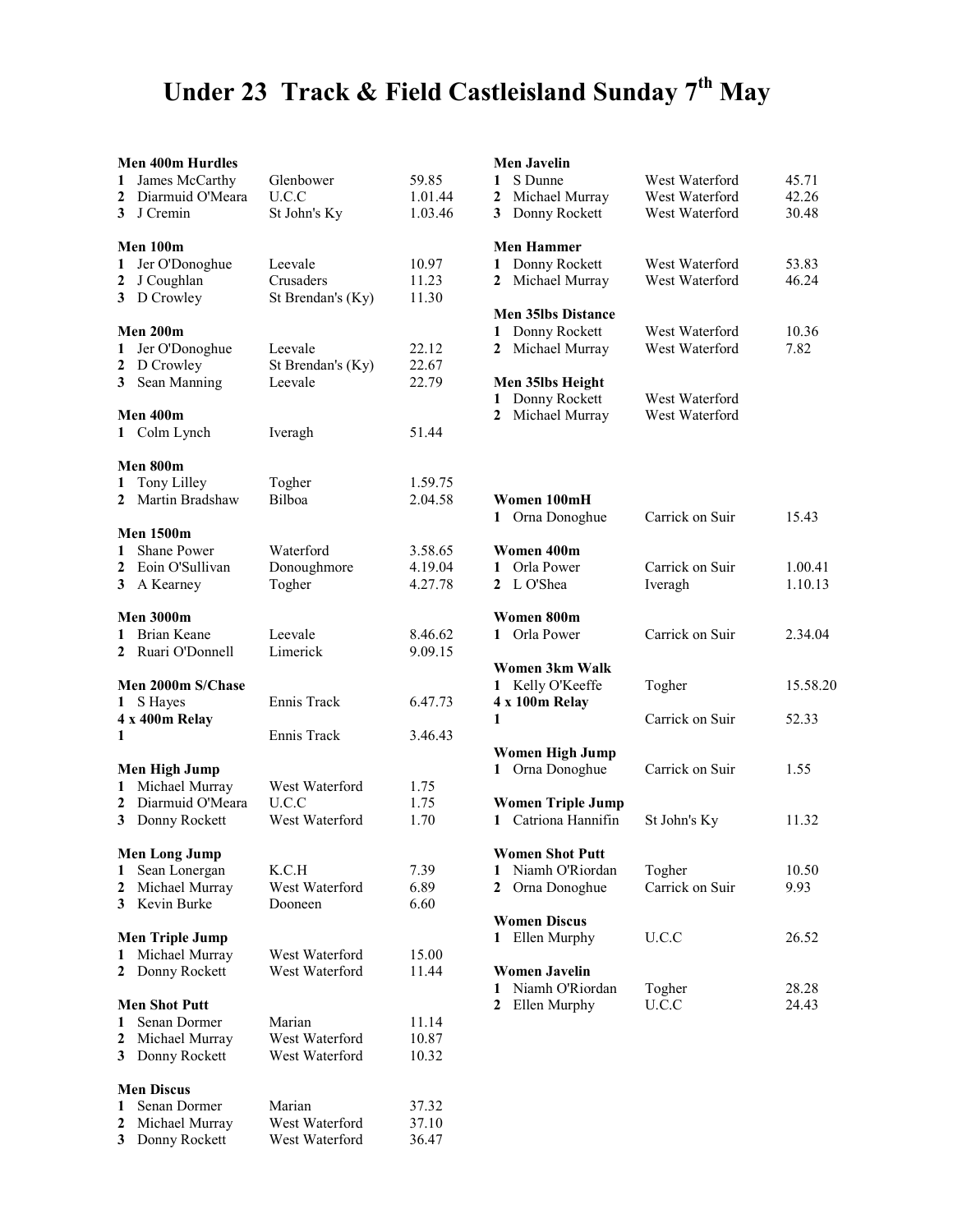## Master Men Track & Field CIT Sunday 13<sup>th</sup> May

## Men 40

|                         | 100m                              |                            |         |
|-------------------------|-----------------------------------|----------------------------|---------|
| 1                       | Humphry Doody                     | Listowel                   | 12.73   |
| $\overline{2}$          | John Murphy                       | Liscarroll                 | 13.41   |
| 3                       | A Collins                         | Shibbereen                 | 13.59   |
|                         |                                   |                            |         |
|                         | 200m                              |                            |         |
| 1                       | <b>Humphry Doody</b>              | Listowel                   | 25.89   |
| $\overline{2}$          | Daithe O'Murchu                   | Liscarroll                 | 26.09   |
| 3                       | John Murphy                       | Liscarroll                 | 27.21   |
|                         |                                   |                            |         |
|                         | 800m                              |                            |         |
| 1                       | Daithe O'Murchu                   | Liscarroll                 | 2.17.27 |
| $\overline{\mathbf{c}}$ | John Leahy                        | Kilmurry                   | 2.21.91 |
| 3                       | Willie Hayes                      | St Finbarr's               | 2.27.07 |
|                         | 3000m                             |                            |         |
| 1                       | Michael Murphy                    | St Finbarr's               | 9.37.03 |
| 2                       | Larry Kennedy                     | Waterford                  | 9.39.67 |
| 3                       | Mike O'Shea                       | Iveragh                    | 9.56.03 |
|                         |                                   |                            |         |
|                         | <b>High Jump</b>                  |                            |         |
| 1                       | John Murphy                       | Liscarroll                 | 1.30    |
|                         |                                   |                            |         |
|                         | <b>Long Jump</b>                  |                            |         |
| 1                       | Gerard O'Connell                  | Liscarroll                 | 4.54    |
| $\overline{c}$          | Richie Power                      | West Waterford             | 4.33    |
| 3                       | Liam Hegarty                      | <b>Rising Sun</b>          | 4.20    |
|                         | <b>Shot Putt</b>                  |                            |         |
| 1                       | Patsy O'Connor                    | St John's Ky               | 12.55   |
| $\overline{2}$          | John O'Dea                        | Dundrum                    | 10.75   |
| 3                       | Daithe O'Murchu                   | Liscarroll                 | 7.98    |
|                         |                                   |                            |         |
|                         | <b>Discus</b>                     |                            |         |
| 1                       | John O'Dea                        | Dundrum                    | 25.26   |
| $\overline{2}$          | John Murphy                       | Liscarroll                 | 23.26   |
|                         |                                   |                            |         |
|                         | Javelin                           |                            | 44.42   |
| 1<br>2                  | Patsy O'Connor<br>Daithe O'Murchu | St John's Ky<br>Liscarroll | 29.92   |
| 3                       | John O'Dea                        | Dundrum                    | 27.55   |
|                         |                                   |                            |         |
|                         | <b>56lbs Distance</b>             |                            |         |
| $\mathbf{1}$            | John O'Dea                        | Dundrum                    | 5.97    |
|                         |                                   |                            |         |
|                         | 4 x 100m Relay                    |                            |         |
| 1                       |                                   | Liscarroll                 | 53.57   |
| $\mathbf{2}$            |                                   | Dundrum                    | 66.02   |

## Men 45

|                | 100m                            |                    |          |
|----------------|---------------------------------|--------------------|----------|
| 1              | John Bunyon                     | Listowel           | 12.89    |
| 2              | Seamus Fox                      | Fanahan McSw       | 13.43    |
| 3              | Liam Doody                      | Listowel           | 13.44    |
|                |                                 |                    |          |
|                | 200 <sub>m</sub>                |                    |          |
| 1              | John Bunyon                     | Listowel           | 26.85    |
| $\overline{2}$ | J Downing                       | Courcies           | 27.69    |
| 3              | Seamus Fox                      | Fanahan McSw       | 28.03    |
|                | 800m                            |                    |          |
| 1              | Joe Gough                       | West Waterford     | 2.21.91  |
| 2              | Tommy Murphy                    | Shibbereen         | 2.22.39  |
| 3              | P O'Sullivan                    | Iveragh            | 2.47.57  |
|                |                                 |                    |          |
|                | 3000m                           |                    |          |
| 1              | Tommy Murphy                    | Shibbereen         | 10.07.60 |
| 2              | John Quigley                    | Eagle              | 10.49.63 |
|                | <b>High Jump</b>                |                    |          |
| $\mathbf{1}$   | Seamus Fox                      | Fanahan McSw       | 1.35     |
| $\overline{2}$ | Martin O'Sullivan               | Ballincollig       | 1.30     |
| 3              | Gene Guerin                     | Gneeveguilla       | 1.10     |
|                |                                 |                    |          |
| 1              | <b>Long Jump</b><br>John Bunyon | Listowel           | 4.85     |
| $\overline{2}$ | Seamus Fox                      | Fanahan McSw       | 4.83     |
| 3              | Joe McSweeney                   | Emerald            | 4.38     |
|                |                                 |                    |          |
|                | <b>Shot Putt</b>                |                    |          |
| 1              | Finbarr McCarthy                | Fanahan McSw       | 9.97     |
| 2              | C Barry                         | <b>St Cronan's</b> | 9.09     |
| 3              | Gene Guerin                     | Gneeveguilla       | 7.91     |
|                | <b>Discus</b>                   |                    |          |
| 1              | John Quigley                    | Eagle              | 13.85    |
|                | Javelin                         |                    |          |
| 1              | Martin O'Sullivan               | Ballincollig       | 23.47    |
| 2              | Joe McSweeney                   | Emerald            | 22.58    |
| 3              | Gene Guerin                     | Gneeveguilla       | 19.20    |
|                |                                 |                    |          |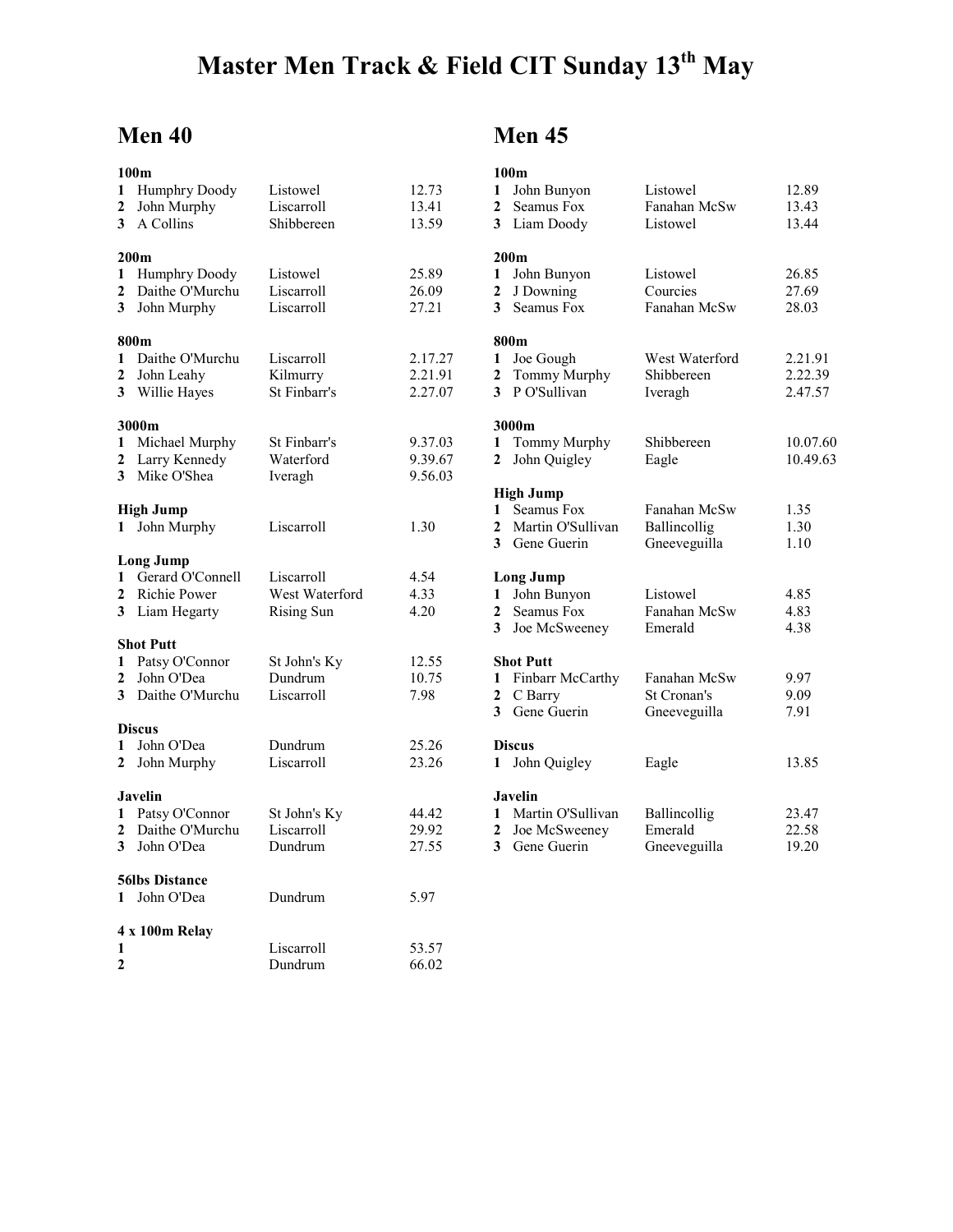# Master Men Track & Field CIT Sunday 13<sup>th</sup> May (Cont)

#### Men 50

|                   | 100m                                                                     |                                              |                                 |
|-------------------|--------------------------------------------------------------------------|----------------------------------------------|---------------------------------|
| 1<br>2<br>3       | <b>Brendan Dennehy</b><br>Donal Crowley<br><b>Eddie Greene</b>           | <b>Rising Sun</b><br>St John's Ky<br>Dundrum | 12.83<br>13.78<br>13.88         |
| 1<br>2<br>3       | 200m<br>Kevin Griffin<br>Donal Crowley<br><b>Eddie Greene</b>            | Iveragh<br>St John's Ky<br>Dundrum           | 27.88<br>28.10<br>29.66         |
| 1<br>2            | 800m<br>Patrick O'Shea<br>Kevin Griffin<br>3 Donal Crowley               | Iveragh<br>Iveragh<br>St John's Ky           | 2.26.48<br>2.32.05<br>2.41.55   |
| 1<br>2<br>3       | 3000m<br>Patrick O'Shea<br>F Long<br>Liam Horgan                         | Iveragh<br>West Muskerry<br>Leevale          | 9.50.00<br>10.30.44<br>11.29.71 |
| 1                 | <b>High Jump</b><br><b>Brendan Dennehy</b>                               | Rising Sun                                   | 1.40                            |
| 1<br>$\mathbf{2}$ | <b>Long Jump</b><br><b>Brendan Dennehy</b><br>Liam O'Dwyer               | <b>Rising Sun</b><br>Dundrum                 | 5.02<br>2.85                    |
| 1<br>$\mathbf{2}$ | <b>Shot Putt</b><br>Pat Kelly<br>Donal Crowley<br>3 Miceal McCormack     | Ballincollig<br>St John's Ky<br>Fethard      | 8.79<br>8.15<br>8.09            |
| 1<br>2            | <b>Discus</b><br>Pat Kelly<br>Liam O'Dwyer                               | Ballincollig<br>Dundrum                      | 27.61<br>18.72                  |
| 1<br>2<br>3       | <b>Javelin</b><br>Michael O'Sullivan<br>Miceal McCormack<br>Liam O'Dwyer | Ballincollig<br>Fethard<br>Dundrum           | 23.47<br>20.95<br>20.90         |
| 1<br>$\mathbf{2}$ | <b>56lbs Distance</b><br>Pat Kelly<br>Liam O'Dwyer                       | Ballincollig<br>Dundrum                      | 6.91<br>6.19                    |
| 1                 | 4 x 100m Relay                                                           | Cork                                         | 1.04.11                         |

#### Men 55

|                         | 100 <sub>m</sub>       |                   |          |
|-------------------------|------------------------|-------------------|----------|
| 1                       | William O'Mahony       | Midleton          | 15.40    |
| $\overline{2}$          | Mike Brown             | Gneeveguilla      | 16.80    |
| 3                       | Tom Houlihan           | Midleton          | 19.83    |
|                         |                        |                   |          |
|                         | 200 <sub>m</sub>       |                   |          |
| 1                       | Joe McSweeney          | Emerald           | 30.54    |
| $\overline{2}$          | Tim Fitzpatrick        | Liscarroll        | 31.66    |
| 3                       | William O'Mahony       | Midleton          | 31.92    |
|                         | 800m                   |                   |          |
| 1                       | Joe McSweeney          | Emerald           | 2.34.88  |
| 2                       | Jim McMurty            | Midleton          | 2.38.58  |
| 3                       | Mike Brown             | Gneeveguilla      | 2.47.92  |
|                         |                        |                   |          |
|                         | 3000m                  |                   |          |
| $\mathbf{1}$            | J Danials              | Bandon            | 11.00.24 |
| $\overline{2}$          | Mike Brown             | Gneeveguilla      | 12.27.82 |
| 3                       | Jim McMurty            | Midleton          | 12.33.53 |
|                         | <b>High Jump</b>       |                   |          |
| $\mathbf{1}$            | Tom Houlihan           | Midleton          | 1.10     |
|                         |                        |                   |          |
|                         | <b>Long Jump</b>       |                   |          |
| 1                       | William O'Mahony       | Midleton          | 4.13     |
| $\overline{\mathbf{c}}$ | Tim Fitzpatrick        | Liscarroll        | 3.90     |
| 3                       | George Webb            | <b>Rising Sun</b> | 3.08     |
|                         | <b>Shot Putt</b>       |                   |          |
| 1                       | Jim McMurty            | Midleton          | 7.69     |
|                         | <b>Javelin</b>         |                   |          |
| 1                       | Tim Fitzpatrick        | Liscarroll        | 20.70    |
| 2                       | Jim McMurty            | Midleton          | 17.94    |
| 3                       | Tom Houlihan           | Midleton          | 13.57    |
|                         |                        |                   |          |
|                         | <b>56lbs Distance</b>  |                   |          |
| 1                       | <b>Tim Fitzpatrick</b> | Liscarroll        | 7.23     |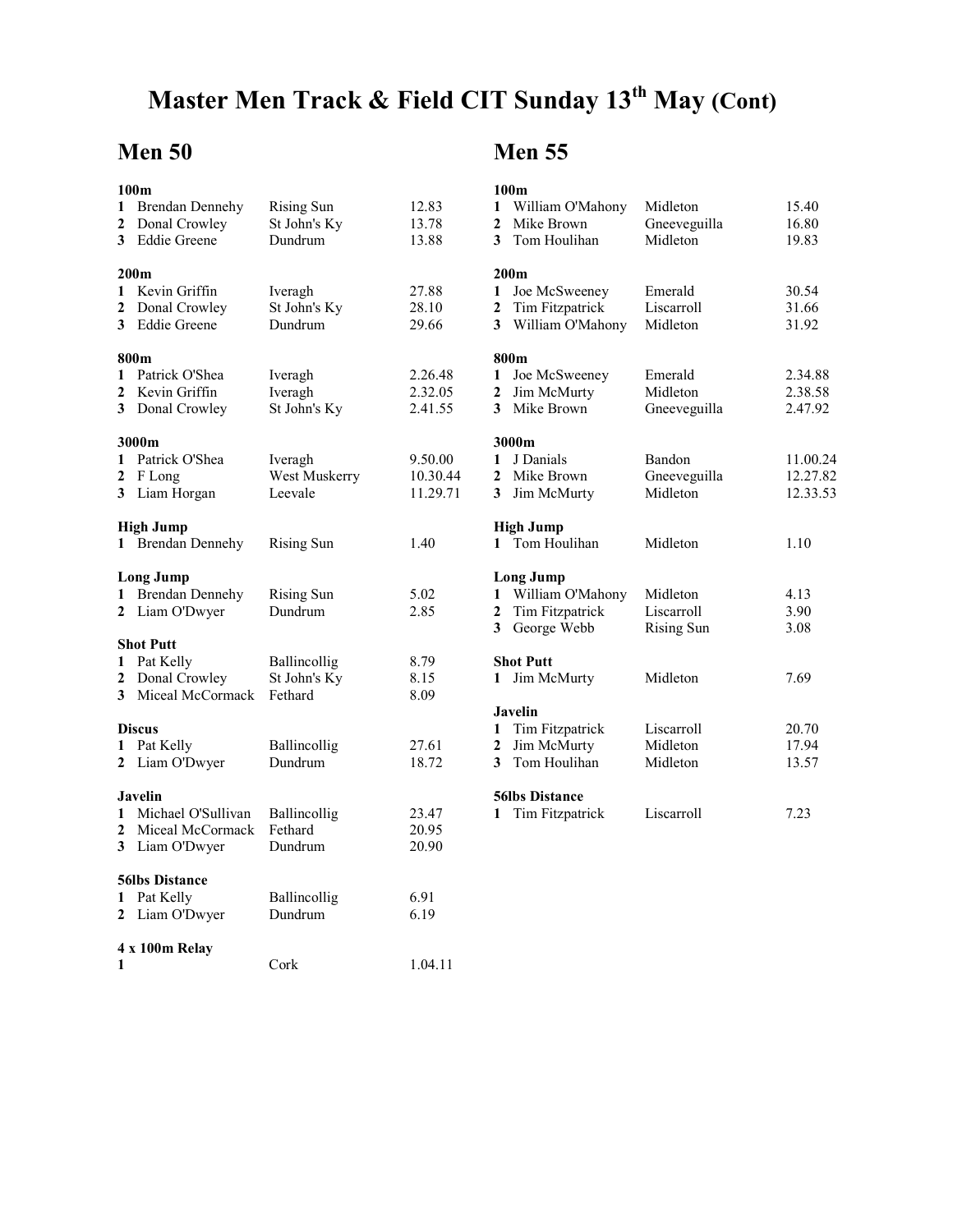# Master Men Track & Field CIT Sunday 13<sup>th</sup> May (Cont)

#### Men 60

|                | 100 <sub>m</sub>      |                   |          |
|----------------|-----------------------|-------------------|----------|
| 1              | Tony Buckley          | Gneeveguilla      | 17.10    |
| 2              | Jim Bourke            | Dundrum           | 17.47    |
| 3              | Dinny O'Connor        | Gneeveguilla      | 18.15    |
|                | 200 <sub>m</sub>      |                   |          |
| 1              | Jim Bourke            | Dundrum           | 38.20    |
| 2              | Dinny O'Connor        | Gneeveguilla      | 40.90    |
|                | 800m                  |                   |          |
| 1              | Jim Bourke            | Dundrum           | 3.23.09  |
| 2              | Joe Hogan             | <b>Rising Sun</b> | 3.33.60  |
|                | 3000m                 |                   |          |
| 1              | Jim Bourke            | Dundrum           | 15.00.58 |
|                | <b>High Jump</b>      |                   |          |
|                | 1 Michael O'Beirne    | Dundrum           | 1.00     |
|                | <b>Shot Putt</b>      |                   |          |
| 1              | Martin McDonagh       | St John's Ky      | 10.19    |
| $\mathbf{2}$   | Dinny O'Connor        | Gneeveguilla      | 7.43     |
| 3              | Jack Bergin           | Clonmel           | 6.59     |
|                | <b>Discus</b>         |                   |          |
| 1              | Martin McDonagh       | St John's Ky      | 27.00    |
| $\mathbf{2}$   | Joe Hogan             | <b>Rising Sun</b> | 25.58    |
| 3              | John Fitzgerald       | <b>Rising Sun</b> | 15.16    |
|                | <b>Javelin</b>        |                   |          |
| 1              | Martin McDonagh       | St John's Ky      | 26.18    |
| $\mathbf{2}$   | Joe Hogan             | <b>Rising Sun</b> | 18.77    |
| 3 <sup>1</sup> | John Fitzgerald       | <b>Rising Sun</b> | 11.52    |
|                | <b>28lbs Distance</b> |                   |          |
| 1              | Martin McDonagh       | St John's Ky      | 8.84     |
| 2              | Joe Hogan             | <b>Rising Sun</b> | 6.71     |

#### Men 65

|              | 100 <sub>m</sub>      |                   |       |
|--------------|-----------------------|-------------------|-------|
| $\mathbf{1}$ | Sean O'Sullivan       | Rising Sun        | 16.43 |
|              | 200 <sub>m</sub>      |                   |       |
| $\mathbf{1}$ | Sean O'Sullivan       | Rising Sun        | 35.07 |
|              | Long Jump             |                   |       |
| $\mathbf{1}$ | Sean O'Sullivan       | Rising Sun        | 3.20  |
| $\mathbf{2}$ | Michael O'Beirne      | Dundrum           | 3.14  |
|              | <b>Shot Putt</b>      |                   |       |
|              | 1 Michael O'Beirne    | Dundrum           | 7.55  |
|              | 2 Denis Howard        | <b>Rising Sun</b> | 7.19  |
|              | 3 Con Quirke          | <b>Rising Sun</b> | 6.86  |
|              | <b>Discus</b>         |                   |       |
| 1.           | Denis Howard          | Rising Sun        | 19.93 |
|              | 2 Con Quirke          | <b>Rising Sun</b> | 13.98 |
|              | <b>Javelin</b>        |                   |       |
| 1.           | Michael O'Beirne      | Dundrum           | 21.56 |
| $\mathbf{2}$ | Con Quirke            | Rising Sun        | 12.75 |
|              | <b>28lbs Distance</b> |                   |       |
| 1            | Denis Howard          | Rising Sun        | 6.61  |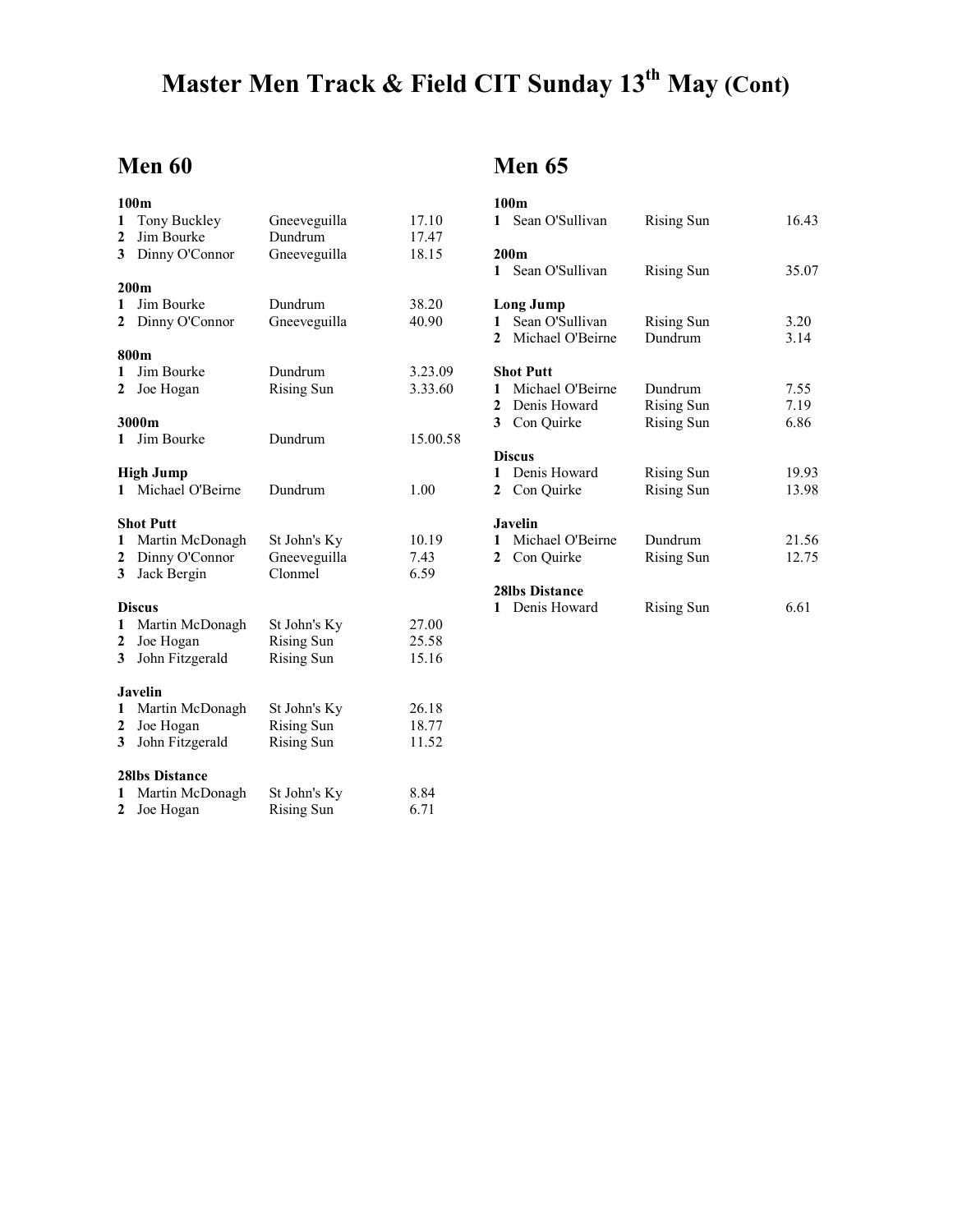# Master Women Track & Field CIT Sunday 13<sup>th</sup> May

#### Women 35

| 1                       | 100 <sub>m</sub><br>C Coughlan | Shibbereen           | 14.17    |
|-------------------------|--------------------------------|----------------------|----------|
| $\boldsymbol{2}$        | Mary Trehy                     | Fethard              | 14.98    |
| 3                       | Mary Lane Buckley              | Gneeveguilla         | 15.34    |
|                         |                                |                      |          |
|                         | 200 <sub>m</sub>               |                      |          |
| 1                       | C Coughlan                     | Shibbereen           | 29.35    |
| 2                       | Mary Lane Buckley              | Gneeveguilla         | 32.09    |
| 3                       | Mary Trehy                     | Fethard              | 33.04    |
|                         | 800m                           |                      |          |
| 1                       | <b>Breeda Barrett</b>          | Gneeveguilla         | 2.55.09  |
| 2                       | Marie Walsh                    | Riocht               | 3.22.55  |
| 3                       | Eileen Buckley                 | St Finbarr's         | 3.23.83  |
|                         | 3000m                          |                      |          |
| 1                       | Mary Sweeney                   | St Finbarr's         | 11.26.74 |
| 2                       | Regina Burton                  | St Finbarr's         | 12.13.66 |
| $\overline{\mathbf{3}}$ | Eileen Buckley                 | St Finbarr's         | 14.01.41 |
|                         | <b>Long Jump</b>               |                      |          |
|                         | 1 Breeda Barrett               | Gneeveguilla         | 3.63     |
| $\mathbf{2}$            | Mary Lane Buckley              | Gneeveguilla         | 3.56     |
|                         | <b>Shot Putt</b>               |                      |          |
|                         | 1 Geraldine Moran              | <b>Blarney Innis</b> | 7.13     |
| $\mathbf{2}$            | Shelia Gayer                   | Liscarroll           | 6.76     |
| 3                       | <b>Breeda Barrett</b>          | Gneeveguilla         | 6.50     |
|                         | <b>Discus</b>                  |                      |          |
|                         | 1 Geraldine Moran              | <b>Blarney Innis</b> | 21.37    |
|                         | 4 x 100m Relay                 |                      |          |
| 1                       |                                | Liscarroll           | 1.05.69  |
| 2                       |                                | Gneeveguilla         | 1.06.02  |
| 3                       |                                | Ballincollig         | 1.07.52  |
|                         |                                |                      |          |

#### Women 40

#### 100m

| $\mathbf{1}$<br>2<br>3 | Ebhanna Finnigan<br>Carmel Condon<br>Mary Collins                     | Rising Sun<br>Fethard<br>Millstreet | 15.09<br>15.31<br>15.83 |
|------------------------|-----------------------------------------------------------------------|-------------------------------------|-------------------------|
| 1<br>2<br>3            | 200 <sub>m</sub><br>Ebhanna Finnigan<br>Mary Collins<br>Carmel Condon | Rising Sun<br>Millstreet<br>Fethard | 31.70<br>32.76<br>33.74 |
| $\overline{2}$         | 3000m<br>E Danials<br>M Horgan                                        | Bandon<br>Donoughmore               | 13.12.49<br>13.43.16    |

#### Women 40 (Cont)

|   | <b>Long Jump</b> |              |       |
|---|------------------|--------------|-------|
| 1 | Mary Collins     | Millstreet   | 3.66  |
| 2 | Ebhanna Finnigan | Rising Sun   | 3.10  |
|   | <b>Shot Putt</b> |              |       |
| 1 | Margaret Ahern   | Fanahan McSw | 7.56  |
|   | 2 Nuala Crowley  | Liscarroll   | 6.85  |
| 3 | Mary Kenneally   | Kilmurry     | 5.86  |
|   | <b>Discus</b>    |              |       |
| 1 | Margaret Ahern   | Fanahan McSw | 19.58 |
| 2 | Mary Kenneally   | Kilmurry     | 17.65 |
| 3 | Nuala Crowley    | Liscarroll   | 17.29 |
|   | Javelin          |              |       |
|   | Nuala Crowley    | Liscarroll   | 14.75 |
| 2 | Mary Kenneally   | Kilmurry     | 6.82  |

#### Women 45

|              | 100 <sub>m</sub>                  |              |         |
|--------------|-----------------------------------|--------------|---------|
| 1            | Mary Coughlan                     | Kilmihil     | 18.20   |
| 2            | Pam Buckley                       | St Finbarr's | 21.91   |
|              | 200 <sub>m</sub>                  |              |         |
| $\mathbf{1}$ | Carmel Ui Domhnaill West Limerick |              | 35.18   |
| 2            | Mary Coughlan                     | Kilmihil     | 38.13   |
|              | 800m                              |              |         |
| 1.           | Carmel Ui Domhnaill West Limerick |              | 3.05.94 |
|              | Long Jump                         |              |         |
| $\mathbf{1}$ | M Roche                           | Bandon       | 3.15    |
|              | 2 Mary Coughlan                   | Kilmihil     | 3.10    |
| 3            | <b>Ester Fitzpatrick</b>          | Liscarroll   | 2.32    |
|              | <b>Shot Putt</b>                  |              |         |
|              | 1 Brid O'Sullivan                 | Kilmurry     | 7.34    |
|              | 2 M Roche                         | Bandon       | 7.22    |
|              | 3 Mary Coughlan                   | Kilmihil     | 5.82    |
|              | <b>Discus</b>                     |              |         |
| $\mathbf{1}$ | M Roche                           | Bandon       | 18.23   |
| 2            | Brid O'Sullivan                   | Kilmurry     | 14.39   |
| 3            | Ester Fitzpatrick                 | Liscarroll   | 12.56   |
|              | <b>Javelin</b>                    |              |         |
| 1            | Brid O'Sullivan                   | Kilmurry     | 15.77   |
|              | 2 M Roche                         | Bandon       | 14.96   |
| 3            | Ester Fitzpatrick                 | Liscarroll   | 12.41   |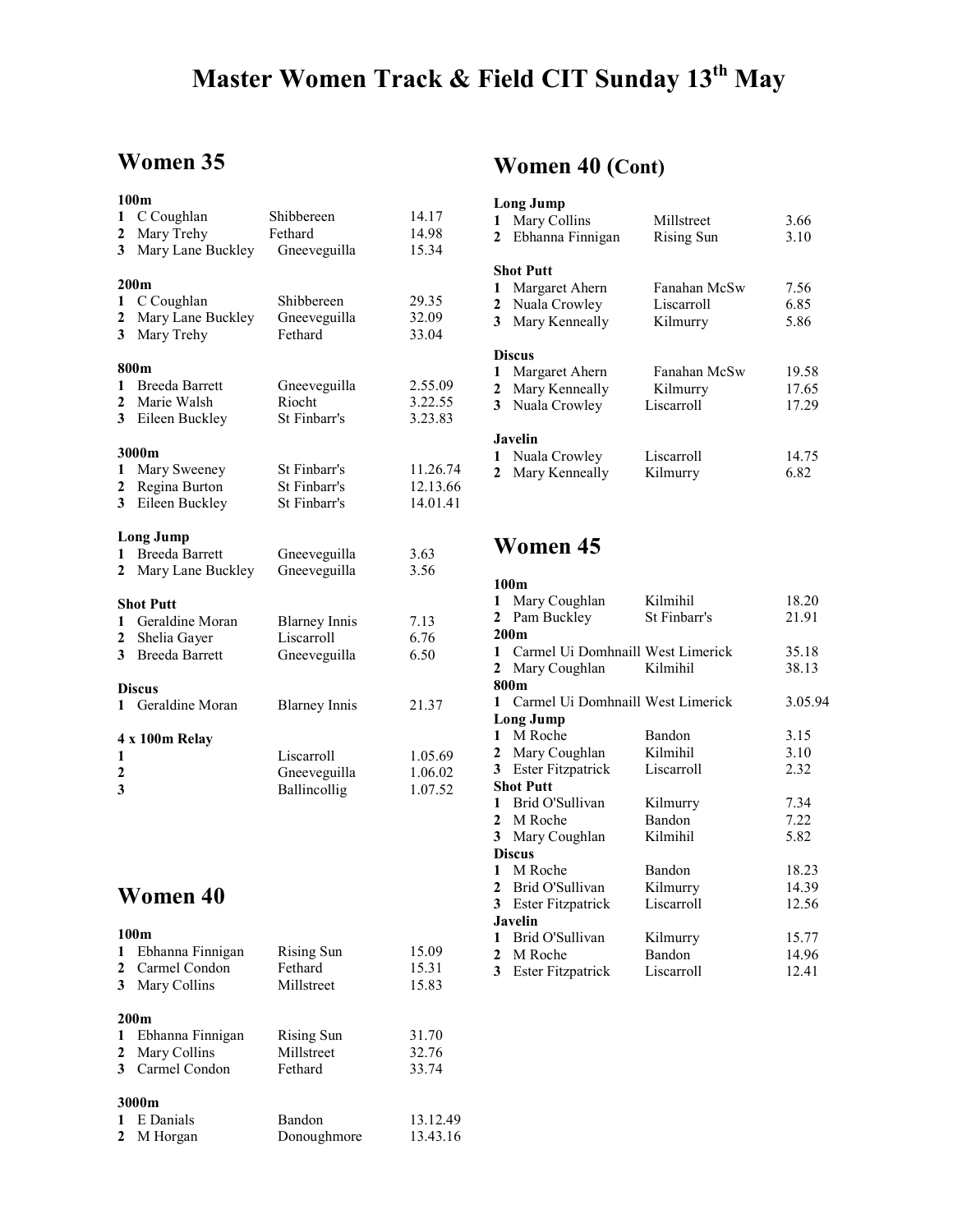## Senior Points Table

| Place            | <b>Club/County</b>       | Gold                      | <b>Silver</b>    | <b>Bronze</b>    | <b>Total</b>     | <b>Points</b>           |
|------------------|--------------------------|---------------------------|------------------|------------------|------------------|-------------------------|
| 1                | Leevale                  | 8                         | 6                | 5                | 19               | 41                      |
| $\overline{2}$   | West Waterford           | $\overline{7}$            | 5                | 5                | 17               | 36                      |
| $\overline{3}$   | Carrick on Suir          | $\overline{\mathbf{3}}$   | $\mathbf 1$      | $\overline{2}$   | 6                | 13                      |
| $\overline{3}$   | Borrisokane              | $\overline{2}$            | $\overline{3}$   | $\mathbf{1}$     | 6                | 13                      |
| 5                | Togher                   | $\mathbf{1}$              | $\overline{4}$   | $\mathbf{1}$     | 6                | 12                      |
| 6                | Waterford                | $\overline{3}$            | $\boldsymbol{0}$ | $\boldsymbol{0}$ | $\overline{3}$   | 9                       |
| 6                | U.C.C                    | $\overline{2}$            | $\mathbf{1}$     | $\mathbf{1}$     | $\overline{4}$   | 9                       |
| $8\,$            | St John's Ky             | $\overline{2}$            | $\boldsymbol{0}$ | $\,1$            | $\overline{3}$   | $\boldsymbol{7}$        |
| $\,$ $\,$        | Riocht                   | $\mathbf{1}$              | $\overline{2}$   | $\boldsymbol{0}$ | $\overline{3}$   | $\boldsymbol{7}$        |
| 10               | D.M.P.                   | $\overline{2}$            | $\mathbf{0}$     | $\mathbf{0}$     | $\overline{2}$   | 6                       |
| 10               | Emerald                  | $\overline{2}$            | $\boldsymbol{0}$ | $\boldsymbol{0}$ | $\overline{2}$   | 6                       |
| 10               | <b>Rising Sun</b>        | $\mathbf{1}$              | $\mathbf{1}$     | $\mathbf{1}$     | $\overline{3}$   | 6                       |
| 13               | Farranfore Maine Valley  | $\mathbf{1}$              | $\mathbf{1}$     | $\boldsymbol{0}$ | $\overline{2}$   | 5                       |
| 13               | Bandon                   | $\mathbf{1}$              | $\mathbf{1}$     | $\boldsymbol{0}$ | $\overline{2}$   | 5                       |
| 15               | Metro                    | $\mathbf{1}$              | $\boldsymbol{0}$ | $\mathbf{1}$     | $\overline{2}$   | $\overline{4}$          |
| 15               | Bansha                   | $\boldsymbol{0}$          | $\overline{2}$   | $\boldsymbol{0}$ | $\overline{2}$   | $\overline{4}$          |
| 17               | U.C.D.                   | $\mathbf{1}$              | $\overline{0}$   | $\mathbf{0}$     | $\mathbf{1}$     | $\overline{3}$          |
| 17               | Limerick                 | $\mathbf{1}$              | $\boldsymbol{0}$ | $\boldsymbol{0}$ | $\mathbf{1}$     | $\overline{3}$          |
| 17               | Gneeveguilla             | 1                         | $\boldsymbol{0}$ | $\boldsymbol{0}$ | $\mathbf{1}$     | $\overline{3}$          |
| 17               | <b>Blarney Inniscara</b> | $\mathbf{1}$              | $\mathbf{0}$     | $\mathbf{0}$     | $\mathbf{1}$     | $\overline{3}$          |
| 17               | North Cork               | $\mathbf{1}$              | $\boldsymbol{0}$ | $\boldsymbol{0}$ | $\mathbf{1}$     | $\overline{3}$          |
| 17               | Clonmel                  | $\boldsymbol{0}$          | $\mathbf 1$      | $\mathbf{1}$     | $\overline{2}$   | $\overline{\mathbf{3}}$ |
| 17               | East Cork                | $\boldsymbol{0}$          | $\mathbf{1}$     | $\mathbf{1}$     | $\overline{2}$   | $\overline{3}$          |
| 24               | Dundrum                  | $\boldsymbol{0}$          | $\mathbf 1$      | $\boldsymbol{0}$ | $\mathbf{1}$     | $\overline{2}$          |
| 24               | Templemore               | $\mathbf{0}$              | $\mathbf{1}$     | $\mathbf{0}$     | $\mathbf{1}$     | $\overline{c}$          |
| 24               | Ballinamore              | $\boldsymbol{0}$          | $\,1$            | $\boldsymbol{0}$ | $\mathbf{1}$     | $\overline{2}$          |
| 24               | St Brendan's Ky          | $\boldsymbol{0}$          | $\mathbf{1}$     | $\boldsymbol{0}$ | $\mathbf{1}$     | $\overline{2}$          |
| 24               | Belgooly                 | $\mathbf{0}$              | $\mathbf 1$      | $\boldsymbol{0}$ | $\mathbf{1}$     | $\overline{2}$          |
| 24               | St Finbar's              | $\boldsymbol{0}$          | $\mathbf{1}$     | $\boldsymbol{0}$ | $\mathbf{1}$     | $\overline{2}$          |
| 24               | Iveragh                  | $\boldsymbol{0}$          | $\boldsymbol{0}$ | $\overline{2}$   | $\overline{2}$   | $\overline{2}$          |
| 24               | Fanahan McSweeney        | $\boldsymbol{0}$          | $\boldsymbol{0}$ | $\overline{2}$   | $\overline{c}$   | $\overline{c}$          |
| 32               | Slaney                   | $\boldsymbol{0}$          | $\boldsymbol{0}$ | 1                | $\mathbf{I}$     | $\mathbf{I}$            |
| 32               | St Mary's Lk             | $\overline{0}$            | $\mathbf{0}$     | $\mathbf{1}$     | $\mathbf{1}$     | $\mathbf{1}$            |
| 32               | Castleisland             | $\boldsymbol{0}$          | $\boldsymbol{0}$ | $\mathbf{1}$     | $\mathbf{1}$     | $\mathbf{1}$            |
| 32               | Ballincollig             | $\mathbf{0}$              | $\boldsymbol{0}$ | $\mathbf{1}$     | $\mathbf{1}$     | $\mathbf{1}$            |
| 32               | Courcies                 | $\boldsymbol{0}$          | $\boldsymbol{0}$ | $\mathbf{1}$     | $\mathbf{1}$     | $\mathbf{1}$            |
| 32               | West Muskerry            | $\boldsymbol{0}$          | $\boldsymbol{0}$ | $\,1$            | $\mathbf{1}$     | $\mathbf{1}$            |
| $\boldsymbol{l}$ | <b>Cork</b>              | 15                        | 16               | 14               | 45               | 91                      |
| $\overline{2}$   | Waterford                | 10                        | $\mathfrak{s}$   | $\mathfrak{s}$   | 20               | 45                      |
| $\mathfrak{z}$   | <b>Tipperary</b>         | $\overline{5}$            | 9                | $\boldsymbol{4}$ | 18               | 37                      |
| $\boldsymbol{4}$ | Kerry                    | $\overline{\mathfrak{s}}$ | $\boldsymbol{4}$ | $\boldsymbol{4}$ | 13               | $27\,$                  |
| $\mathfrak{z}$   | <b>Limerick</b>          | $\mathfrak{z}$            | $\pmb{\theta}$   | $\boldsymbol{l}$ | $\boldsymbol{4}$ | 10                      |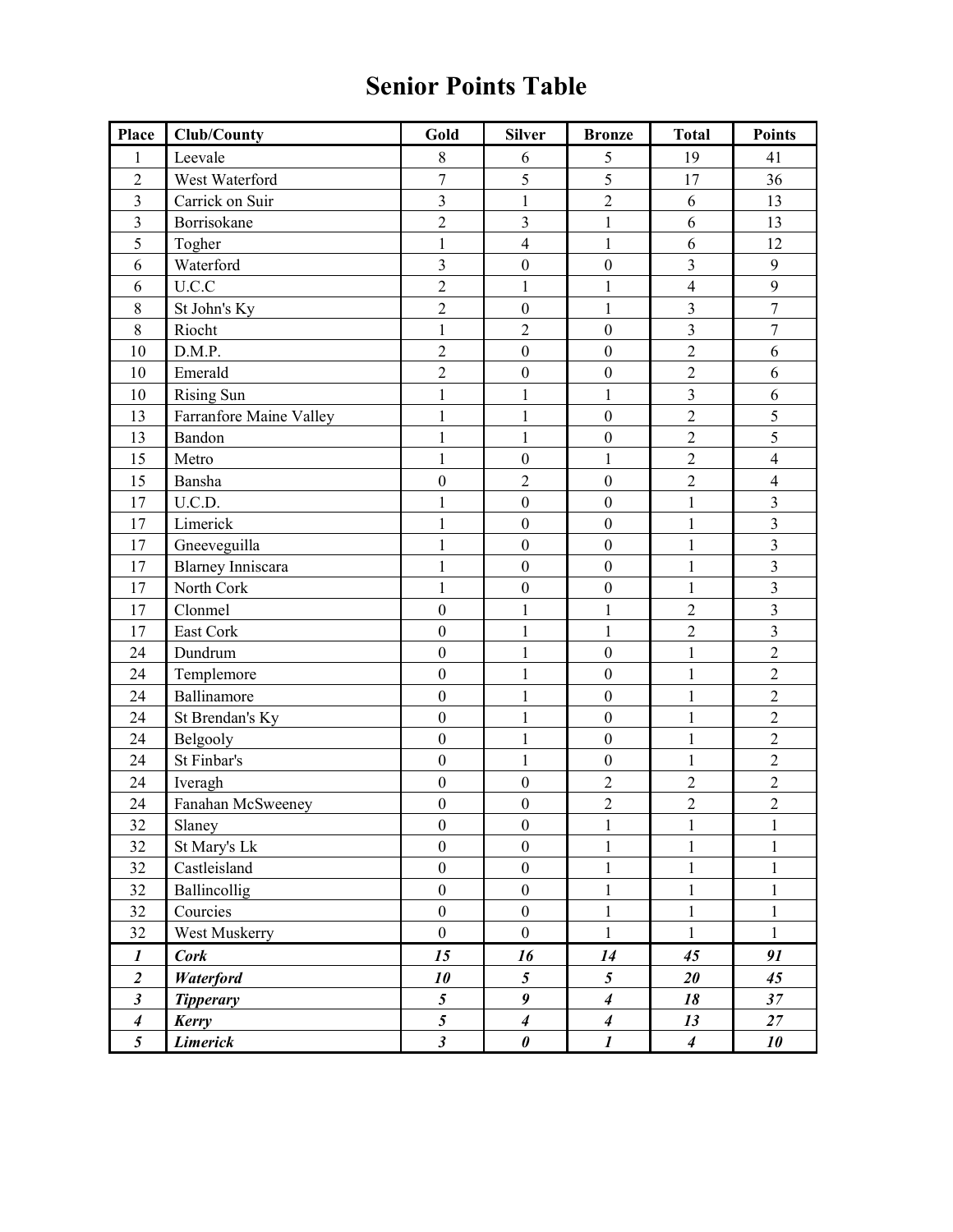## Junior Points Table

| P <sub>1</sub>       | Club/County          | G                | ${\bf S}$            | $\mathbf B$             | T                    | Pts              |
|----------------------|----------------------|------------------|----------------------|-------------------------|----------------------|------------------|
| $\mathbf{1}$         | Leevale              | 11               | 6                    | 5                       | 22                   | 50               |
| $\overline{2}$       | Carrick on Suir      | $\overline{4}$   | 3                    | $\mathbf{1}$            | $\,8\,$              | 19               |
| 3                    | Gneeveguilla         | $\overline{2}$   | $\overline{2}$       | 3                       | $\overline{7}$       | 13               |
| $\overline{4}$       | Waterford            | $\overline{3}$   | $\mathbf{1}$         | $\boldsymbol{0}$        | $\overline{4}$       | 11               |
| 5                    | Clounalour           | $\overline{2}$   | $\overline{2}$       | $\boldsymbol{0}$        | $\overline{4}$       | 10               |
| 5                    | Star of the Laune    | $\overline{2}$   | $\overline{2}$       | $\boldsymbol{0}$        | $\overline{4}$       | 10               |
| $\overline{7}$       | Ballincollig         | $\boldsymbol{0}$ | $\overline{2}$       | 5                       | 6                    | $\boldsymbol{9}$ |
| 8                    | Marian               | $\mathbf{1}$     | $\overline{2}$       | $\mathbf{1}$            | $\overline{4}$       | $\,8\,$          |
| 8                    | Belgooly             | $\mathbf{1}$     | $\overline{2}$       | $\mathbf{1}$            | 5                    | $\,8\,$          |
| $8\,$                | East Cork            | $\mathbf{1}$     | $\overline{2}$       | $\mathbf{1}$            | $\overline{4}$       | $\,8\,$          |
| 11                   | Togher               | $\overline{2}$   | $\boldsymbol{0}$     | $\mathbf{1}$            | $\overline{3}$       | $\boldsymbol{7}$ |
| 12                   | K.C.K.               | $\mathbf{1}$     | $\mathbf{1}$         | $\boldsymbol{0}$        | $\overline{2}$       | 5                |
| 12                   | Emerald              | $\mathbf{1}$     | $\mathbf{1}$         | $\boldsymbol{0}$        | $\overline{2}$       | 5                |
| 14                   | Templemore           | $\mathbf{1}$     | $\boldsymbol{0}$     | $\mathbf{1}$            | $\overline{2}$       | $\overline{4}$   |
| 15                   | Limerick             | $\mathbf{1}$     | $\boldsymbol{0}$     | $\boldsymbol{0}$        | $\mathbf{1}$         | $\mathfrak{Z}$   |
| 15                   | St Brendan; Ky       | $\mathbf{1}$     | $\boldsymbol{0}$     | $\boldsymbol{0}$        | $\mathbf{1}$         | $\overline{3}$   |
| 15                   | <b>Grange Fermoy</b> | $\mathbf{1}$     | $\boldsymbol{0}$     | $\boldsymbol{0}$        | $\mathbf{1}$         | $\overline{3}$   |
| 15                   | Ind                  | $\mathbf{1}$     | $\boldsymbol{0}$     | $\boldsymbol{0}$        | $\mathbf{1}$         | $\overline{3}$   |
| 19                   | Kilmurry Ibrickane   | $\boldsymbol{0}$ | $\mathbf{1}$         | $\boldsymbol{0}$        | $\mathbf 1$          | $\sqrt{2}$       |
| 19                   | Shannon              | $\boldsymbol{0}$ | $\mathbf{1}$         | $\boldsymbol{0}$        | $\mathbf{1}$         | $\overline{2}$   |
| 19                   | West Muskerry        | $\boldsymbol{0}$ | $\mathbf{1}$         | $\boldsymbol{0}$        | $\mathbf{1}$         | $\sqrt{2}$       |
| 22                   | U.C.C.               | $\boldsymbol{0}$ | $\boldsymbol{0}$     | $\mathbf{1}$            | $\mathbf{1}$         | $\mathbf{1}$     |
| $\boldsymbol{l}$     | <b>Cork</b>          | 17               | 13                   | 14                      | 44                   | 91               |
| $\boldsymbol{2}$     | Kerry                | 7                | 6                    | $\boldsymbol{\beta}$    | 16                   | 36               |
| $\boldsymbol{\beta}$ | <b>Tipperary</b>     | $5\overline{)}$  | $\boldsymbol{\beta}$ | $\overline{\mathbf{2}}$ | 10                   | 23               |
| $\boldsymbol{4}$     | <b>Waterford</b>     | $\boldsymbol{4}$ | $\boldsymbol{l}$     | $\boldsymbol{\theta}$   | 5 <sup>5</sup>       | 16               |
| $\mathfrak{s}$       | <b>Clare</b>         | $\boldsymbol{l}$ | $\boldsymbol{4}$     | $\boldsymbol{l}$        | 6                    | 12               |
| 6                    | <b>Limerick</b>      | $\overline{a}$   | $\boldsymbol{l}$     | $\boldsymbol{\theta}$   | $\boldsymbol{\beta}$ | 8                |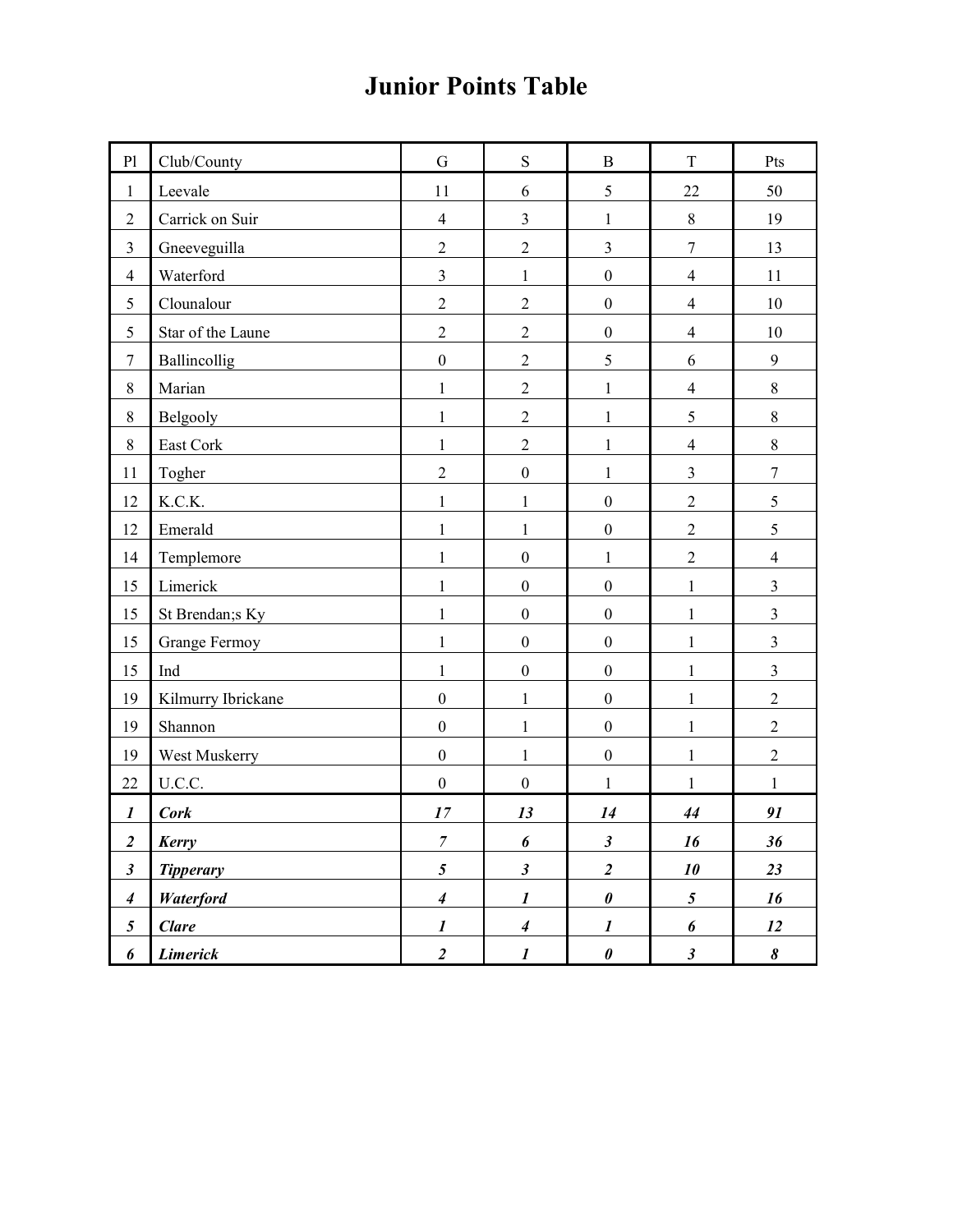| <b>Place</b>     | Club/County               | Gold                     | <b>Silver</b>    | <b>Bronze</b>           | <b>Total</b>     | <b>Points</b>    |
|------------------|---------------------------|--------------------------|------------------|-------------------------|------------------|------------------|
| $\mathbf{1}$     | Carrick on Suir           | 6                        | $\overline{7}$   | $\overline{4}$          | 17               | 36               |
| $\overline{2}$   | Farranfore M.V.           | 5                        | $\sqrt{2}$       | 5                       | 12               | 24               |
| $\mathfrak{Z}$   | Shannon                   | $\overline{3}$           | $\overline{3}$   | $\overline{2}$          | $\,8\,$          | 17               |
| $\overline{4}$   | K.C.K.                    | $\overline{4}$           | $\,1$            | $\overline{2}$          | $\boldsymbol{7}$ | 16               |
| 5                | Ballincollig              | $\boldsymbol{0}$         | 6                | $\overline{\mathbf{3}}$ | 9                | 15               |
| 6                | Togher                    | $\overline{4}$           | $\boldsymbol{0}$ | $\boldsymbol{0}$        | $\overline{4}$   | 12               |
| $\tau$           | Clounalour                | $\overline{2}$           | $\mathbf{1}$     | $\overline{4}$          | $\boldsymbol{7}$ | 12               |
| 8                | Fanahan McSw              | $\boldsymbol{0}$         | $\overline{4}$   | $\overline{2}$          | 6                | $10\,$           |
| 9                | Nenagh Oly                | $\overline{3}$           | $\boldsymbol{0}$ | $\boldsymbol{0}$        | $\mathfrak{Z}$   | $\boldsymbol{9}$ |
| 10               | Belgooly                  | $\,1\,$                  | $\mathbf{2}$     | $\boldsymbol{0}$        | $\mathfrak{Z}$   | $\tau$           |
| 11               | Bansha                    | $\overline{2}$           | $\boldsymbol{0}$ | $\boldsymbol{0}$        | $\sqrt{2}$       | 6                |
| 11               | East Clare                | $\overline{2}$           | $\boldsymbol{0}$ | $\boldsymbol{0}$        | $\overline{2}$   | 6                |
| 11               | Ennis Track               | $\overline{2}$           | $\boldsymbol{0}$ | $\boldsymbol{0}$        | $\boldsymbol{2}$ | 6                |
| 14               | <b>Blarney Inniscarra</b> | $\mathbf{1}$             | $\mathbf 1$      | $\boldsymbol{0}$        | $\overline{c}$   | 5                |
| 14               | St Mary's (Lk)            | $\,1\,$                  | $\mathbf{1}$     | $\boldsymbol{0}$        | $\overline{2}$   | 5                |
| 14               | Liscarroll                | $\,1\,$                  | $\boldsymbol{0}$ | $\overline{2}$          | $\overline{3}$   | 5                |
| 14               | East Cork                 | $\boldsymbol{0}$         | $\overline{2}$   | $\mathbf{1}$            | $\mathfrak{Z}$   | 5                |
| 18               | Leevale                   | $\boldsymbol{0}$         | $\overline{2}$   | $\boldsymbol{0}$        | $\overline{2}$   | $\overline{4}$   |
| 19               | Carraig na Bhfear         | $\boldsymbol{0}$         | $\mathbf{1}$     | $\mathbf{1}$            | $\overline{c}$   | $\mathfrak{Z}$   |
| 19               | Riocht                    | $\boldsymbol{0}$         | $\boldsymbol{0}$ | $\overline{\mathbf{3}}$ | $\mathfrak{Z}$   | $\mathfrak{Z}$   |
| 21               | Marian                    | $\boldsymbol{0}$         | $\mathbf{1}$     | $\boldsymbol{0}$        | $\mathbf{1}$     | $\overline{2}$   |
| 21               | West Muskerry             | $\boldsymbol{0}$         | $\mathbf{1}$     | $\boldsymbol{0}$        | $\,1\,$          | $\overline{2}$   |
| $\boldsymbol{l}$ | <b>Cork</b>               | $\boldsymbol{7}$         | 19               | $\boldsymbol{g}$        | 35               | 64               |
| $\overline{2}$   | <b>Tipperary</b>          | 11                       | $\boldsymbol{7}$ | $\overline{4}$          | $\overline{22}$  | 51               |
| $\mathfrak{z}$   | Kerry                     | $\boldsymbol{7}$         | $\mathfrak{z}$   | 12                      | 22               | 39               |
| $\boldsymbol{4}$ | <b>Clare</b>              | $\overline{\mathcal{I}}$ | $\overline{4}$   | $\overline{2}$          | 13               | 31               |
| 5                | <b>Waterford</b>          | $\boldsymbol{4}$         | $\boldsymbol{l}$ | $\overline{2}$          | $\boldsymbol{7}$ | 16               |
| 6                | <b>Limerick</b>           | $\boldsymbol{l}$         | $\boldsymbol{l}$ | $\boldsymbol{\theta}$   | $\overline{2}$   | $5\overline{)}$  |

## Junior "A" Points Table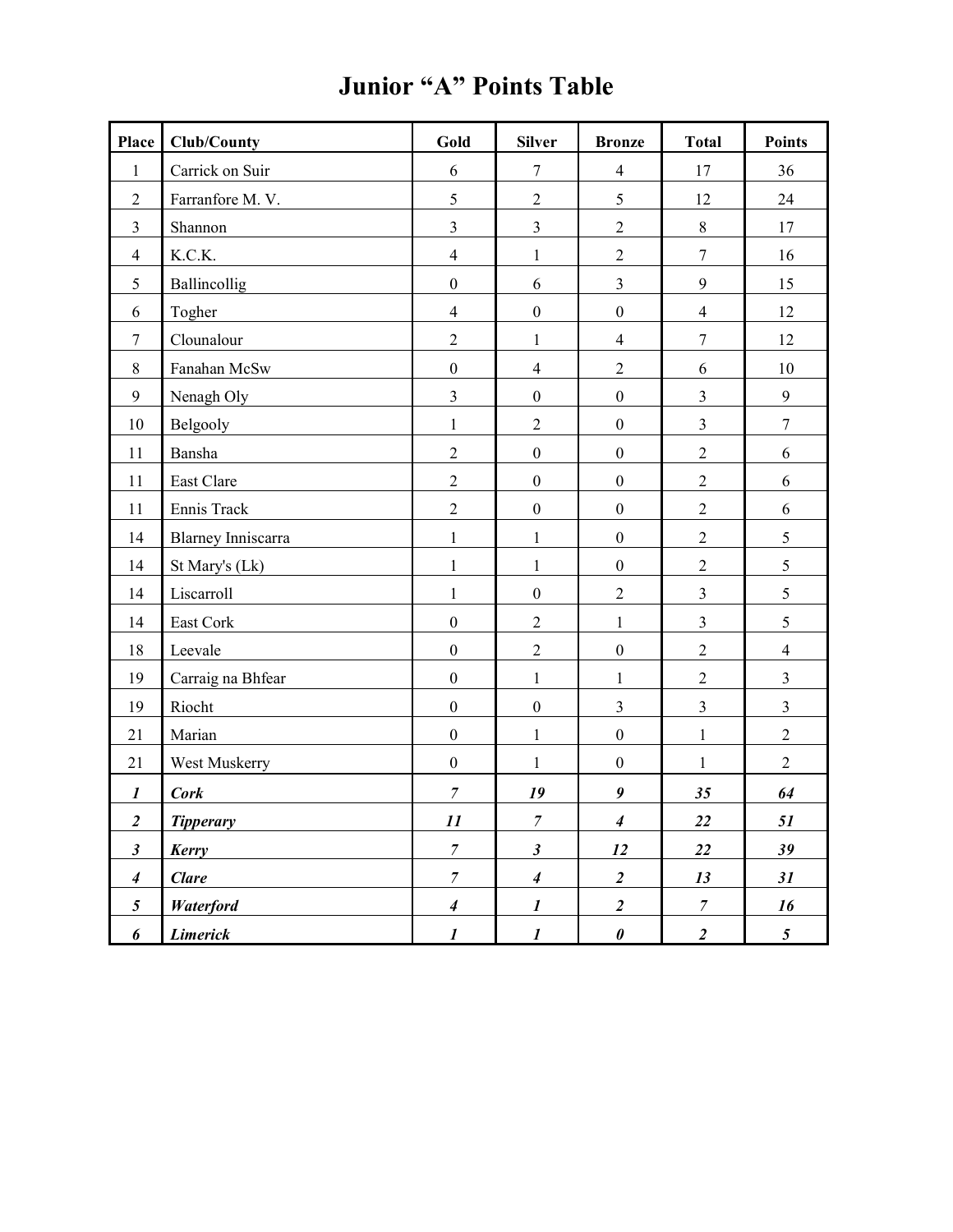| <b>Place</b>     | <b>Club/County</b> | Gold                  | <b>Silver</b>               | <b>Bronze</b>           | <b>Total</b>     | <b>Points</b>  |
|------------------|--------------------|-----------------------|-----------------------------|-------------------------|------------------|----------------|
| 1                | West Waterford     | 6                     | $\,8\,$                     | $\overline{4}$          | 18               | 38             |
| $\overline{2}$   | Carrick on Suir    | $\sqrt{5}$            | $\mathbf{1}$                | $\boldsymbol{0}$        | 6                | 17             |
| $\mathfrak{Z}$   | Togher             | $\overline{4}$        | $\boldsymbol{0}$            | $\mathbf{1}$            | $\sqrt{5}$       | 13             |
| $\overline{4}$   | Leevale            | $\mathfrak{Z}$        | $\boldsymbol{0}$            | $\mathbf{1}$            | $\overline{4}$   | 10             |
| 5                | U.C.C              | $\mathbf{1}$          | $\overline{3}$              | $\mathbf{0}$            | $\overline{4}$   | 9              |
| 6                | Ennis Track        | $\sqrt{2}$            | $\boldsymbol{0}$            | $\mathbf{0}$            | $\overline{2}$   | 6              |
| 6                | Marian             | $\sqrt{2}$            | $\boldsymbol{0}$            | $\boldsymbol{0}$        | $\overline{2}$   | 6              |
| $\,8\,$          | Iveragh            | $\,1$                 | $\mathbf{1}$                | $\boldsymbol{0}$        | $\boldsymbol{2}$ | 5              |
| 9                | St John's Ky       | $\,1$                 | $\mathbf{0}$                | $\mathbf{1}$            | $\sqrt{2}$       | $\overline{4}$ |
| 10               | Waterford          | $\,1$                 | $\boldsymbol{0}$            | $\mathbf{0}$            | $\,1$            | $\overline{3}$ |
| 10               | K.C.H              | $\,1$                 | $\boldsymbol{0}$            | $\boldsymbol{0}$        | $\,1$            | $\overline{3}$ |
| 10               | St Brendan's (Ky)  | $\boldsymbol{0}$      | $\mathbf{1}$                | $\mathbf{1}$            | $\sqrt{2}$       | $\overline{3}$ |
| $10\,$           | Glenbower          | $\,1$                 | $\boldsymbol{0}$            | $\boldsymbol{0}$        | $\,1$            | $\mathfrak{Z}$ |
| 14               | Crusaders          | $\mathbf{0}$          | $\mathbf{1}$                | $\boldsymbol{0}$        | $\mathbf{1}$     | $\overline{2}$ |
| 14               | Bilboa             | $\boldsymbol{0}$      | $\mathbf{1}$                | $\mathbf{0}$            | $\,1$            | $\overline{2}$ |
| 14               | Limerick           | $\boldsymbol{0}$      | $\mathbf{1}$                | $\boldsymbol{0}$        | $\mathbf 1$      | $\overline{2}$ |
| 14               | Donoughmore        | $\boldsymbol{0}$      | $\mathbf{1}$                | $\boldsymbol{0}$        | $\,1$            | $\overline{2}$ |
| 18               | Dooneen            | $\boldsymbol{0}$      | $\boldsymbol{0}$            | $\mathbf{1}$            | $\mathbf 1$      | $\mathbf{1}$   |
| $\boldsymbol{l}$ | Waterford          | $\overline{7}$        | $\boldsymbol{\delta}$       | $\boldsymbol{4}$        | 19               | 41             |
| $\overline{2}$   | <b>Cork</b>        | $\pmb{9}$             | $\overline{\boldsymbol{4}}$ | $\boldsymbol{2}$        | 15               | 37             |
| $\mathfrak{z}$   | <b>Tipperary</b>   | $\mathfrak{H}$        | $\boldsymbol{l}$            | $\pmb{\theta}$          | 6                | 17             |
| $\boldsymbol{4}$ | <b>Clare</b>       | $\boldsymbol{4}$      | $\boldsymbol{\theta}$       | $\pmb{\theta}$          | $\boldsymbol{4}$ | 12             |
| $\boldsymbol{4}$ | Kerry              | $\boldsymbol{2}$      | $\overline{\mathbf{c}}$     | $\overline{\mathbf{c}}$ | 6                | 12             |
| 6                | <b>Limerick</b>    | $\boldsymbol{\theta}$ | $\overline{2}$              | $\boldsymbol{l}$        | $\mathfrak{z}$   | $\mathfrak{s}$ |

## Under 23 Points Table